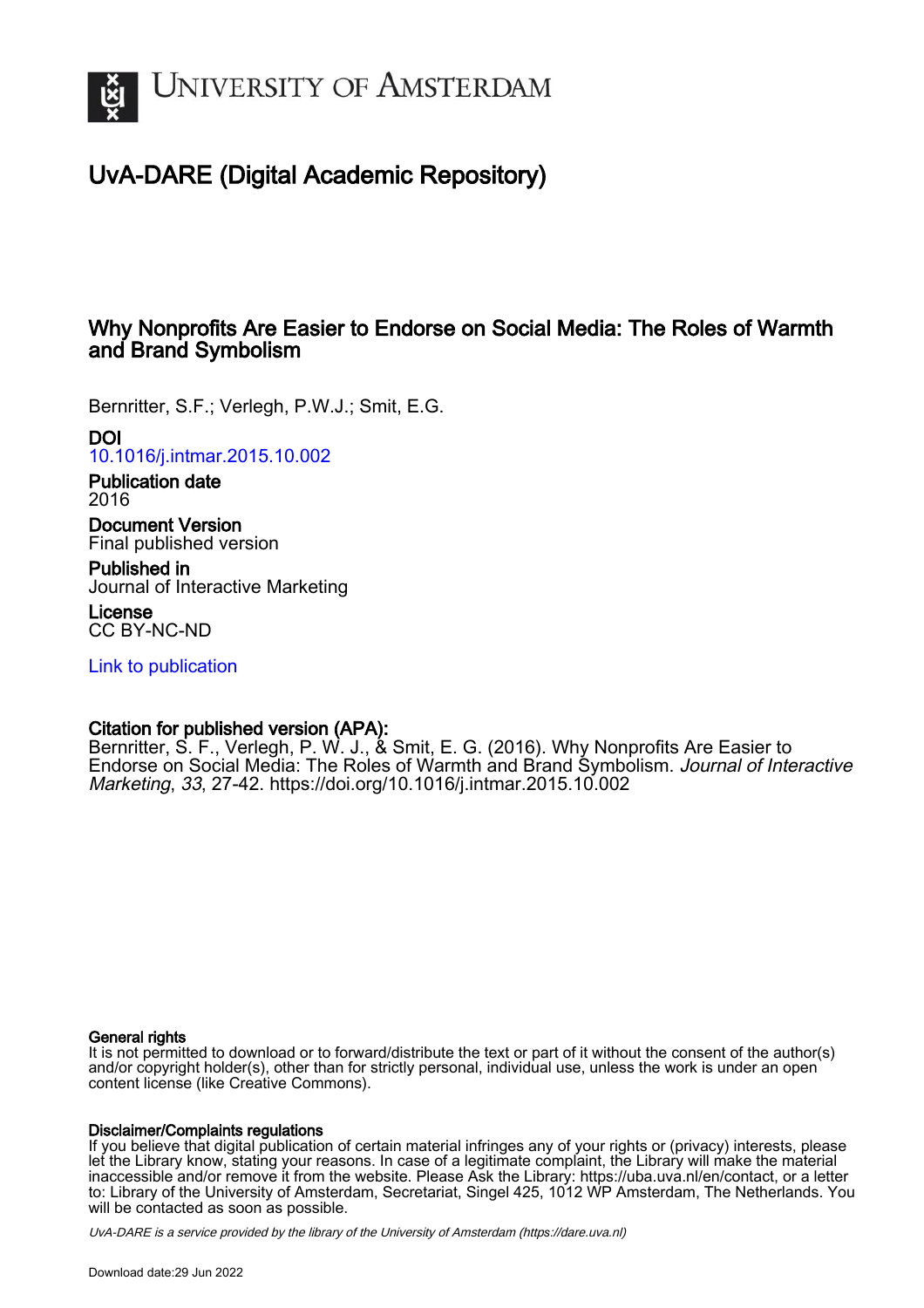<span id="page-1-0"></span>

Available online at www.sciencedirect.com



[Journal of Interactive Marketing 33 \(2016\) 27](http://dx.doi.org/10.1016/j.intmar.2015.10.002)–42



# Why Nonprofits Are Easier to Endorse on Social Media: The Roles of Warmth and Brand Symbolism



# Stefan F. Bernritter <sup>a,\*</sup> & Peeter W.J. Verlegh <sup>b</sup> & Edith G. Smit <sup>a</sup>

<sup>a</sup> Amsterdam School of Communication Research (ASCoR), University of Amsterdam, Nieuwe Achtergracht 166, 1018 WV Amsterdam, The Netherlands<br><sup>b</sup> Department of Marketing, Vrije Universiteit Amsterdam, De Boelelaan 1105, 108

Available online 3 February 2016

#### Abstract

Brands often seek endorsements by consumers on social media (e.g., likes on Facebook). But is this marketing strategy feasible for all brands? To answer this question, this research investigates in seven studies the processes that underlie consumers' intention to endorse brands on social media. We suggest that consumers aim to signal their identity by endorsing brands online. Based on the Brands as Intentional Agents Framework and related research in (social) cognition and consumer behavior, we argue that consumers on social media primarily want to emphasize their warmth rather than their competence. Experimental studies 1, 2, and 3 distinguish between nonprofit and for-profit brands and show that brand warmth (and not competence) mediates the effect of brand type (nonprofit vs. for-profit) on consumers' intentions to endorse brands and branded content on social media. Experiment 4 demonstrates that this process is moderated by brand symbolism (moderated mediation). A high level of brand symbolism increases the positive effect of warmth on consumers' intention to endorse brands online, but only for for-profit brands. The fifth experiment shows that these effects are conditional upon the public vs. private distinction in consumer behavior: consumers prefer to publicly affiliate with nonprofit (vs. for-profit) brands but with regard to private affiliations, there is no difference between both types of brands. In experiment 6, the causal role of warmth (vs. competence) is further examined. Finally, we demonstrate that perceptions of brands' warmth and not competence reduce the efforts that brands need to make to achieve consumers' endorsements on their real brand pages on Facebook. © 2016 Direct Marketing Educational Foundation, Inc., dba Marketing EDGE. This is an open access article under the CC BY-NC-ND license [\(http://creativecommons.org/licenses/by-nc-nd/4.0/](http://creativecommons.org/licenses/by-nc-nd/4.0/)).

Keywords: Online brand endorsements; Social media; Consumer behavior; Self-identity; Warmth and competence; Brand symbolism

# Introduction

On social media, such as Facebook, consumers often "like" or share brands and brand-related information. In doing so, consumers endorse these brands as their likes and shares on social media are visible to their peers. In order to benefit from consumers' tendency to endorse brands online, marketers are increasingly trying to engage consumers in attempts to "spread the word" about their brand ([Van Doorn et al. 2010](#page-16-0)). They assume that using other consumers as a source of persuasive communication is one way to overcome consumer resistance

⁎ Corresponding author.

E-mail addresses: [S.F.Bernritter@uva.nl](mailto:S.F.Bernritter@uva.nl) (S.F. Bernritter), [P.Verlegh@vu.nl](mailto:P.Verlegh@vu.nl) (P.W.J. Verlegh), [E.G.Smit@uva.nl](mailto:E.G.Smit@uva.nl) (E.G. Smit). toward commercial messages [\(Kaikati and Kaikati 2004\)](#page-15-0). Consumers are less likely to perceive that other consumers' brand-related activities have persuasive intent, which makes them more persuasive than brand information from marketers ([Bickart and Schindler 2001; Brown, Broderick, and Lee 2007;](#page-14-0) [Willemsen et al. 2011\)](#page-14-0). Especially the connection of consumers through a variety of social media (e.g., social networking sites, virtual communities, blogs) has fueled this development by enabling a wider and easier dissemination of public endorsements (e.g., [Chu and Kim 2011; Godes et al. 2005; Libai et al.](#page-14-0) [2010](#page-14-0)). Thus many brands use social media marketing strategies that entail endorsements by their consumers. But are consumers' online brand endorsements a feasible marketing strategy for all brands, or do brands differ with regard to their inherent potential to acquire online endorsements from their consumers?

<http://dx.doi.org/10.1016/j.intmar.2015.10.002>

<sup>1094-9968/© 2016</sup> Direct Marketing Educational Foundation, Inc., dba Marketing EDGE. This is an open access article under the CC BY-NC-ND license [\(http://creativecommons.org/licenses/by-nc-nd/4.0/\)](http://creativecommons.org/licenses/by-nc-nd/4.0/).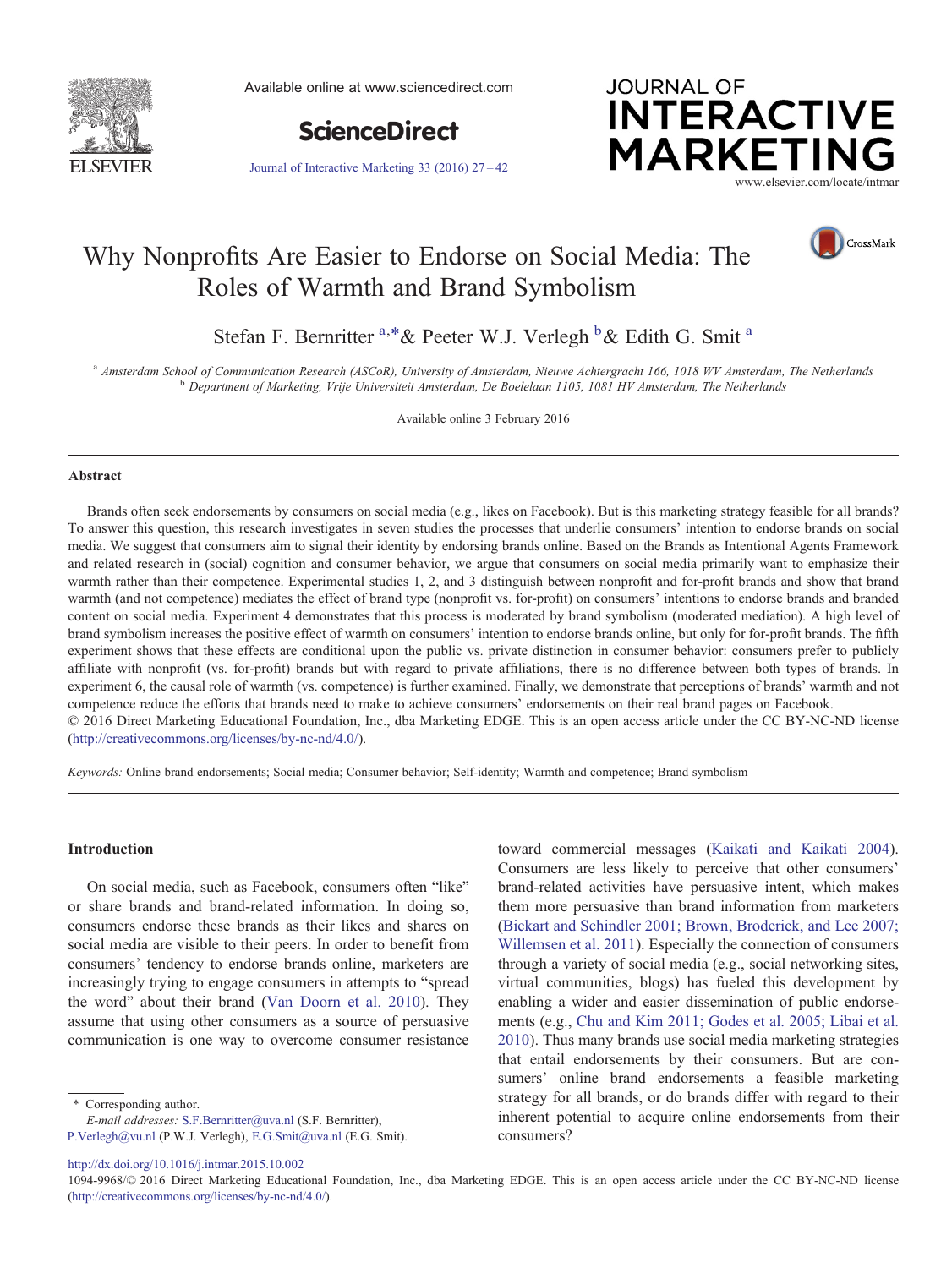To answer this question, we focus on brand-related drivers of consumers' tendency to endorse brands on social media. A considerable body of research is dedicated to the examination of drivers of user behavior on social media. This research has for example examined the uses and gratifications of social media use [\(Calder, Malthouse, and Schaedel 2009; Muntinga,](#page-14-0) [Moorman, and Smit 2011\)](#page-14-0), the design features of postings [\(De](#page-15-0) [Vries, Gensler, and Leeflang 2012\)](#page-15-0), impression management (e.g., [Bazarova and Choi 2014; Hancock and Dunham 2001;](#page-14-0) [Wilcox and Stephen 2013](#page-14-0)), and community aspects [\(Bagozzi](#page-14-0) [and Dholakia 2006; Morandin, Bagozzi, and Bergami 2013](#page-14-0)). Interestingly, only a few studies focus on the brand related aspects in this context. In this paper, we identify essential brand related drivers of consumers' online brand endorsements. We do this from the perspective that consumers' brand relationships are in many ways similar to interpersonal relationships ([Fournier 1998; Labrecque 2014](#page-15-0)).

Consumers have a tendency to anthropomorphize brands and perceive them as somehow human-like entities that have their own motivations and intentions [\(Aggarwal and McGill 2007;](#page-15-0) [Epley et al. 2008; Epley, Waytz, and Cacioppo 2007](#page-15-0)). This notion is also reflected in [Kervyn, Fiske, and Malone's \(2012\)](#page-15-0) Brands as Intentional Agents Framework (BIAF), which states that consumers' perceptions of brands map onto two different dimensions: warmth and competence. These same two dimensions have been found to underlie people's perception of other people [\(Fiske et al. 2002](#page-15-0)). In our studies, we take the perspective of this framework and suggest that this brand perception is a key factor in consumers' decision-making process to endorse brands on social media. In particular, we show that warmth, and not competence, of a brand is the main driving factor in consumers' decision to endorse brands online (e.g., like them on Facebook; cf., [Stokburger-Sauer, Ratneshwar, and Sen 2012\)](#page-16-0). Building on the work of [Aaker, Vohs, and Mogilner \(2010\),](#page-14-0) we show that this results in an advantage for nonprofit brands over for-profit brands, because the former are perceived as more warm (but not necessarily less competent). We extend this framework by establishing a significant impact of brand symbolism in this context. This finding emphasizes that identity signaling plays an important role in consumers' decision to like brands on Facebook.

In sum, the present research has four key contributions: First, we extend the knowledge about brand-related social media use and show which features drive consumers' intentions to endorse brands online. In doing so, we are able to answer the question to what extent brands differ with regard to their inherent potential to evoke consumers' online endorsements. This allows us to assess the feasibility of consumers' brand endorsements as a marketing strategy for different (kinds of) brands.

Second, we empirically examine the identity and brandrelated drivers of consumers' decision to like and thereby endorse brands on Facebook. Although some previous work ([Hollenbeck and Kaikati 2012; Wallace et al. 2014\)](#page-15-0) has provided a first investigation of these drivers, our paper is the first to examine these drivers in an experimental context, and shed light on the underlying psychological processes. The study of brands as a means to signal consumers' identities in social media acknowledges the recent call for more research on the role of identity and identity signaling in consumer research ([Reed et al. 2012\)](#page-15-0).

Third, we extend the BIAF in two important ways. Our research shows that, of the two key components of this framework, warmth is the one that is fundamental to consumers' brand endorsements, just like it is primary in people's judgments of other people [\(Fiske, Cuddy, and Glick 2007; Ybarra, Chan, and](#page-15-0) [Park 2001\)](#page-15-0). In addition, we show that the role of brand warmth in this process is moderated by brand symbolism. Brand symbolism can enhance the effects of warmth on consumers' intention to endorse brands on social media, especially for for-profit brands.

Fourth, we extend the work of [Aaker, Vohs, and Mogilner](#page-14-0) [\(2010\)](#page-14-0) regarding differences between nonprofit and for-profit brands, by showing that the higher level of perceived warmth of nonprofits' lowers the threshold for endorsing them on social media. In other words, consumer online endorsements are easier to obtain for nonprofit brands than for-profit brands.

The remainder of this paper is organized as follows. First, we provide the fundamental building blocks of our conceptual framework. Next, we describe six studies that test our predictions. In studies 1 and 2, we demonstrate that warmth mediates the effects of different types of brands (nonprofit vs. for-profit) on consumers' intention to endorse brands on Facebook. In study 3, we show that nonprofits' superiority in evoking consumers' online endorsements is not limited to likes of their brand pages, but is also reflected in consumers' intention to interact with branded content. We replicate the findings of the first three studies in study 4 and combine the effects of warmth with those of brand symbolism to show a process of conditional moderated mediation. In study 5, we show that these mechanisms operate when consumers publicly engage with brands on Facebook but not when they privately engage with them. This provides further support for the idea that endorsements of brands on social media serve goals related to identity signaling. In study 6, we investigate the causal effects of warmth and competence. Finally, study 7 relates consumers' perception of brands' warmth and competence to the ease of these brands to achieve endorsements by consumers and shows that warmth decreases brands' effort to acquire online brand endorsements.

#### Conceptual Framework

We define consumers' online brand endorsements as online behavior that affiliates consumers with brands in ways that are public, positive, and perceived by others. Thus, liking a brand on Facebook, sharing branded content, creating consumer generated advertising ([Campbell et al. 2011; Muñiz and Schau](#page-14-0) [2007; Muntinga, Moorman, and Smit 2011](#page-14-0)), or visibly connecting oneself to branded online content ([Ahn and](#page-14-0) [Bailenson 2011\)](#page-14-0) are all examples of consumers' online brand endorsements, as they are public, positive, and perceived by others. Conversely, private forms of brand engagement, such as visiting a website or online community, or subscribing to a newsletter should not be regarded as examples of consumers' online brand endorsement as they don't meet all of these three criteria.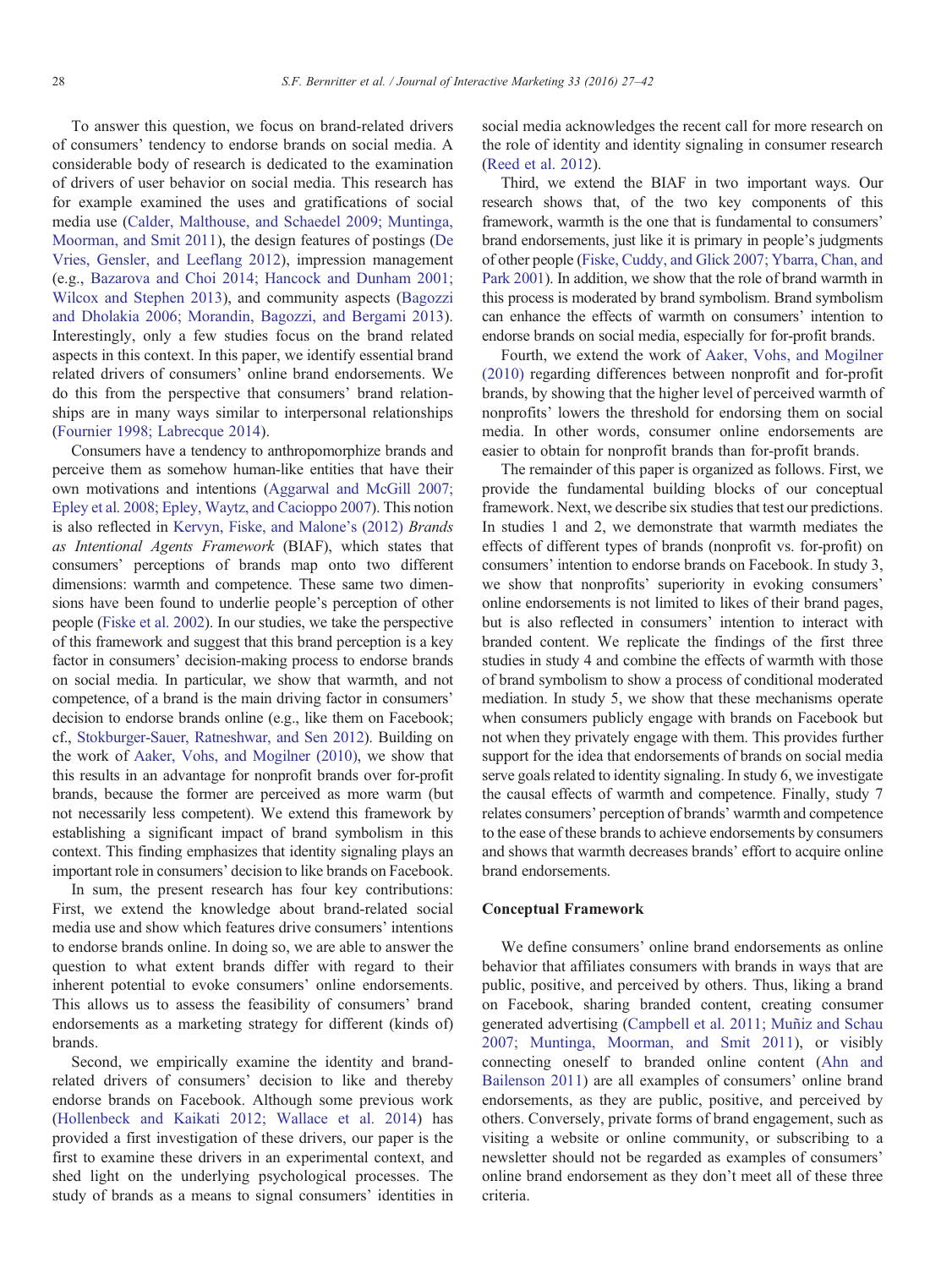In the present paper, we operationalize consumers' online brand endorsements as likes of brand pages (studies 1, 2, 4, 6, and 7), liking, sharing, or positing brand information (study 5), and liking branded content (study 3) on Facebook. On Facebook, users' likes are visible in different ways. First, all likes can be found on a user's personal Facebook page (i.e., the timeline). Second, based on an algorithm, Facebook selects some of their users' likes to appear on the newsfeed of their Facebook friends. Third, the desktop version of the Facebook page includes the so-called "Ticker." The Ticker is located in the upper right corner of the Facebook desktop interface and shows information of a user's network's activity in real time. If the privacy settings of the other users allow it, a Facebook user is able to see every activity of these peers within the ticker. These activities entail — among others — comments, photos, friendships, app-activity, and likes. Fourth, many brand pages show pictures of Facebook users (with an algorithm giving preference to showing friends) who "like" their page [\(Naylor, Lamberton, and](#page-15-0) [West 2012](#page-15-0)). Consumers' likes on Facebook are thus visible to their Facebook friends and can even be broadcasted to them.

# Identity Signaling

A long history of research in marketing and consumer behavior suggests that consumers use brands not only for the quality of their products and services but also because products and brands can be used to construct and express desired identities ([Belk 1988; Belk](#page-14-0) [2013; Escalas and Bettman 2005; Kleine, Kleine, and Kernan](#page-14-0) [1993\)](#page-14-0). In a recent qualitative study, [Hollenbeck and Kaikati](#page-15-0) [\(2012\)](#page-15-0) extended this literature to the social media domain and demonstrated that consumers deliberately use brands on Facebook to manage and create their self-identities (see also [Belk 2013\)](#page-14-0). They suggested that consumers realize that online linkages with brands on social network sites can be a more powerful means of identity signaling than offline brand identifiers. Their finding was confirmed in a recent survey, which showed that self-expression was one of the key motivations for "liking" a brand on Facebook. In fact, "self-expressives" were the largest of four segments identified by the authors ([Wallace et al. 2014](#page-16-0)). It is important to recognize that identities are dynamic, malleable and highly sensitive to situational cues [\(Aaker 1999; Oyserman 2009\)](#page-14-0). While a certain identity can be triggered in one situation, this can change in a different situation. Liking brands on Facebook gives consumers a means to adapt to this shift in salient identities: "liking" a brand is done within a second, and the same goes for "unliking" it. Consumers can thus manage their identities in real time and adapt them, if necessary, to changed situations.

#### Warmth & Competence

In line with the idea that people's relationships with brands are similar to their relationships with people (e.g., [Fournier](#page-15-0) [1998](#page-15-0)), the recently introduced BIAF ([Kervyn, Fiske, and](#page-15-0) [Malone 2012](#page-15-0)) suggests that much of consumers' relationships with brands can be explained by the same main dimensions as their perceptions of people: warmth and competence, two universal dimensions of social cognition, which are able to explain both interpersonal and intergroup relationships [\(Becker](#page-14-0) [and Asbrock 2012; Cuddy, Glick, and Beninger 2011\)](#page-14-0). The BIAF is a framework for describing and examining brand perception that has been supported and discussed in a variety of studies in marketing and consumer behavior ([Aaker, Garbinsky,](#page-14-0) [and Vohs 2012; Bennett and Hill 2012; Kervyn et al. 2014;](#page-14-0) [Rauschnabel and Ahuvia 2014\)](#page-14-0).

A further study of the literature uncovers several lines of support for the notion that the effects of warmth and competence on consumers' intention to endorse brands on social media might differ. First, people's perceptions of the warmth of others are considered to be more important in affective and behavioral responses [\(Fiske, Cuddy, and Glick 2007\)](#page-15-0), and perceptions of warmth are almost always of great interest to others and universally positively evaluated ([Cuddy, Fiske, and Glick 2008;](#page-14-0) [Fiske et al. 2002\)](#page-14-0). They are also primary to other influences. Before judging the competence of others, consumers judge their warmth [\(Ybarra, Chan, and Park 2001](#page-16-0)). Second, broader global concepts, such as warmth, are more likely to be cued than narrow and specific ones, such as competence ([Oyserman 2009\)](#page-15-0). It is thus more likely that warmth is an appropriate, congruent and important signal of identity than is the case for competence. Third, endorsing a nonprofit brand communicates warmth and dedication to others [\(Aaker, Vohs, and Mogilner 2010; Fiske,](#page-14-0) [Cuddy, and Glick 2007](#page-14-0)). Consumers who endorse nonprofit brands signal that they care about others and are wealthy enough to do so, which provides them with social status (cf., [Miller 2000](#page-15-0)). In line with this, research on purchase of pro-environmental products demonstrated that people are more likely to buy these products if others are able to observe them [\(Griskevicius, Tybur,](#page-15-0) [and Van den Bergh 2010](#page-15-0)), presumably because of the status benefits that these products provide. In private surroundings, however, the effects changed direction, and people chose conventional products more often.

First evidence that the dimensions of warmth and competence also map onto consumers' identification with brands was provided by [Stokburger-Sauer, Ratneshwar, and Sen \(2012\).](#page-16-0) Their survey study among a panel of German household consumers demonstrated that consumers' perception of brand warmth is positively correlated with consumer-brand identification. In this context they also demonstrated that consumer-brand identification had a positive effect on brand loyalty and advocacy. They suggest that consumers are more likely to identify with brands that they perceive to be highly warm, due to the inherently affective nature of consumers' identity construction and maintenance.

This notion finds support in literature that investigates the human-like characteristics of brands as, for instance, brand anthropomorphism. Brand anthropomorphism refers to consumers' tendency to attribute human-like features such as intentions, emotions, motivations, and mind to brands ([Aggarwal](#page-14-0) [and McGill 2007; Epley, Waytz, and Cacioppo 2007\)](#page-14-0). This attribution of human-like features to brands is generally positively associated with enhancement of consumers' positive product evaluations [\(Delbaere, McQuarrie, and Phillips 2011; Epley et al.](#page-15-0) [2008\)](#page-15-0) and an increase in brand love ([Rauschnabel and Ahuvia](#page-15-0) [2014\)](#page-15-0). Brand anthropomorphism, however, can also have negative consequences. In case of product wrongdoings, for instance, [Puzakova, Kwak, and Rocereto \(2013\)](#page-15-0) demonstrated that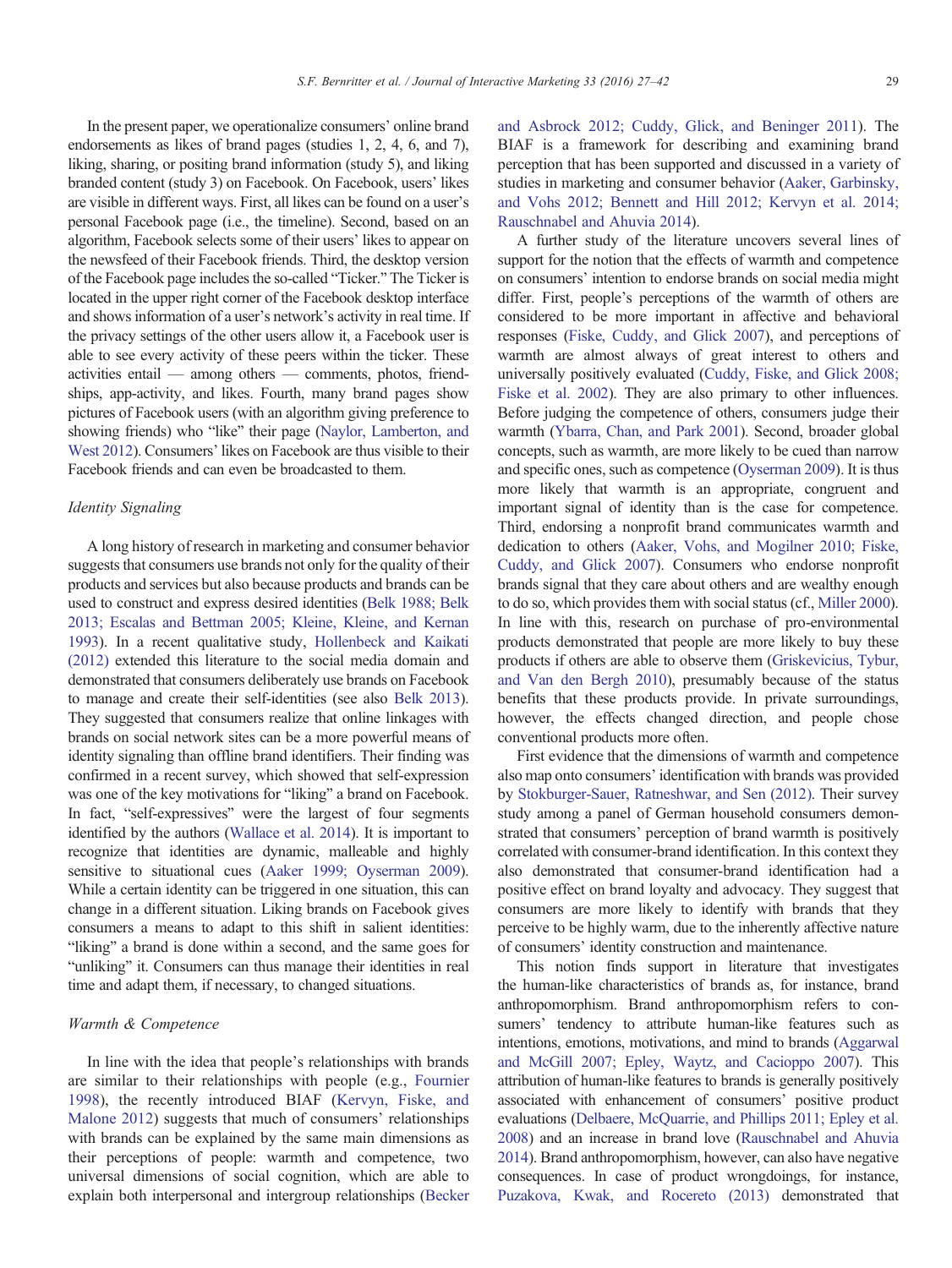anthropomorphization of brands can negatively affect consumers' brand attitude.

Consumers thus perceive and treat brands somehow human-like ([Aggarwal and McGill 2007; Epley, Waytz, and](#page-14-0) [Cacioppo 2007; Epley et al. 2008\)](#page-14-0). From this perspective, endorsing a brand online by means of clicking a like-button of a brand page could be perceived as a similar task as "friending" another person — although the "friend" in this case cannot refuse this request. Building on the above, it seems plausible that people would be more likely to introduce a person to their circle of friends, when that person is warm and lovable (cf., [Sherman,](#page-15-0) [Lansford, and Volling 2006\)](#page-15-0). As the construct of warmth is related to positive and collaborative intentions ([Fiske et al. 2002\)](#page-15-0), we furthermore suggest that consumers are more likely to support a brand that has these characteristics. We therefore suggest that warmth is one of the main drivers of consumers' online endorsements, whereas competence should play a minor role in consumers' intention to endorse brands on social media, such as Facebook. This notion is supported by the idea that Facebook is considered a social network site that primarily focuses on personal self-promotion rather than on professional self-promotion ([Van](#page-16-0) [Dijck 2013](#page-16-0)) and therefore that warmth (being nice) might be more important than competence (being good at something).

The above-discussed distinctions between warmth and competence are likely to have important bearings on consumers' intentions to endorse nonprofit versus for-profit brands. Earlier research by [Aaker, Vohs, and Mogilner \(2010\)](#page-14-0) had shown that nonprofit brands elicit different types of associations than for-profit brands. Whereas perceptions of for-profit brands primarily map onto the competence dimension, perceptions of nonprofit brands generally map onto the warmth dimension. Taken together, these studies suggest that for consumers who seek to express their (desired) identity, liking nonprofit brands would be an easy and most effective way to make a favorable (first) impression. For any or all of these reasons, the social benefits of liking nonprofit brands will almost always be higher than the social benefits of liking for-profit brands. We therefore hypothesize the following:

H1. Consumers will be more likely to endorse nonprofit brands than for-profit brands on social media.

H2a. Perceptions of (a) warmth and (b) competence of a brand will have a positive effect on consumers' intention to endorse the brand on social media, but the effect of warmth is stronger than that of competence.

H2b. The perceived warmth of a brand will mediate the effect of type of the brand (nonprofit vs. for-profit) on consumers' intention to endorse a brand on social media.

## Brand Symbolism

Importantly, the literature on identity signaling suggests that not all brands are equally suited to serve as identity signals. [Escalas and Bettman \(2005\)](#page-15-0) demonstrated that brands differ in symbolism (i.e., a brand's ability "…to communicate something about the person who is using it;" [Escalas and Bettman 2005, p.](#page-15-0) [380](#page-15-0)). This difference is essential in the construction of self-identity via the usage of brands. They found that the effects of brand associations on self-brand connections were considerably stronger when a brand was highly symbolic, that is, when people perceived a brand to communicate something about the person who uses it. Similarly, [White and Dahl \(2006\)](#page-16-0) showed that consumers tend to avoid products and brands that associate them with dissociative reference groups (cf., [Berger and Heath 2007\)](#page-14-0). The dissociative reference groups most strongly had a negative effect on self-brand connections, consumer evaluations and product choices. These negative effects were stronger for brands that were perceived to be relatively more symbolic [\(White and Dahl 2007\)](#page-16-0).

Moreover, an emerging body of research indicates that people use brands to emphasize certain aspects of their identity and downplay other aspects (e.g., [Aaker 1999\)](#page-14-0). In a qualitative study, [Hollenbeck and Kaikati \(2012\)](#page-15-0) recently applied this framework in an online setting and demonstrated that Facebook users use brands as subtle cues to express themselves. Based on this, one might assume that consumers who strive to express their identity by endorsing brands would not endorse a brand if it were, in their opinion, not symbolizing their identity. More specifically, we suggest that brand symbolism can enforce the effects of warmth on consumers' intention to endorse. Thus, if consumers want to signal their warmth to others by means of endorsing brands, they would choose brands, which have the symbolic value to communicate this warmth to others. In other words, we predict an interaction between perceived warmth and brand symbolism on consumers' intention to endorse brands on social media. In particular, we formulate the following hypothesis:

H3. The effect of warmth on consumers' intention to endorse brands on social media will be stronger for highly symbolic brands than for brands with low symbolic value.

These hypotheses are summarized in [Fig. 1.](#page-5-0)

# Overview of Studies

To test our hypotheses, we conducted six experiments and examined one set of secondary data. In studies 1, 2, and 3, we demonstrated the mediating role of warmth on the effects of different types of brands (nonprofit vs. for-profit) on consumers' intention to endorse brands on Facebook and their interaction with branded social media content. In studies 4 and 5, we investigated the added value of brand symbolism in this context and showed that the symbolism of a brand moderates the effects of warmth on consumers' intention to endorse for-profit brands, but not nonprofit brands. We replicated the findings of the first three studies in study 4 and combined the effects of warmth with those of symbolism to demonstrate the robustness of our proposed model that shows the mentioned moderated mediation. In study 5, we manipulated brand symbolism and support the findings of study 4 by showing that brand symbolism has only an effect on consumers' intention to endorse for-profit brands and not nonprofit brands. Moreover, in study 5, we provide further support for the role of identity signaling in the described processes, when we show that the effects of warmth occur for online endorsements, but not for non-public online engagement with brands. In study 6, we manipulated warmth and competence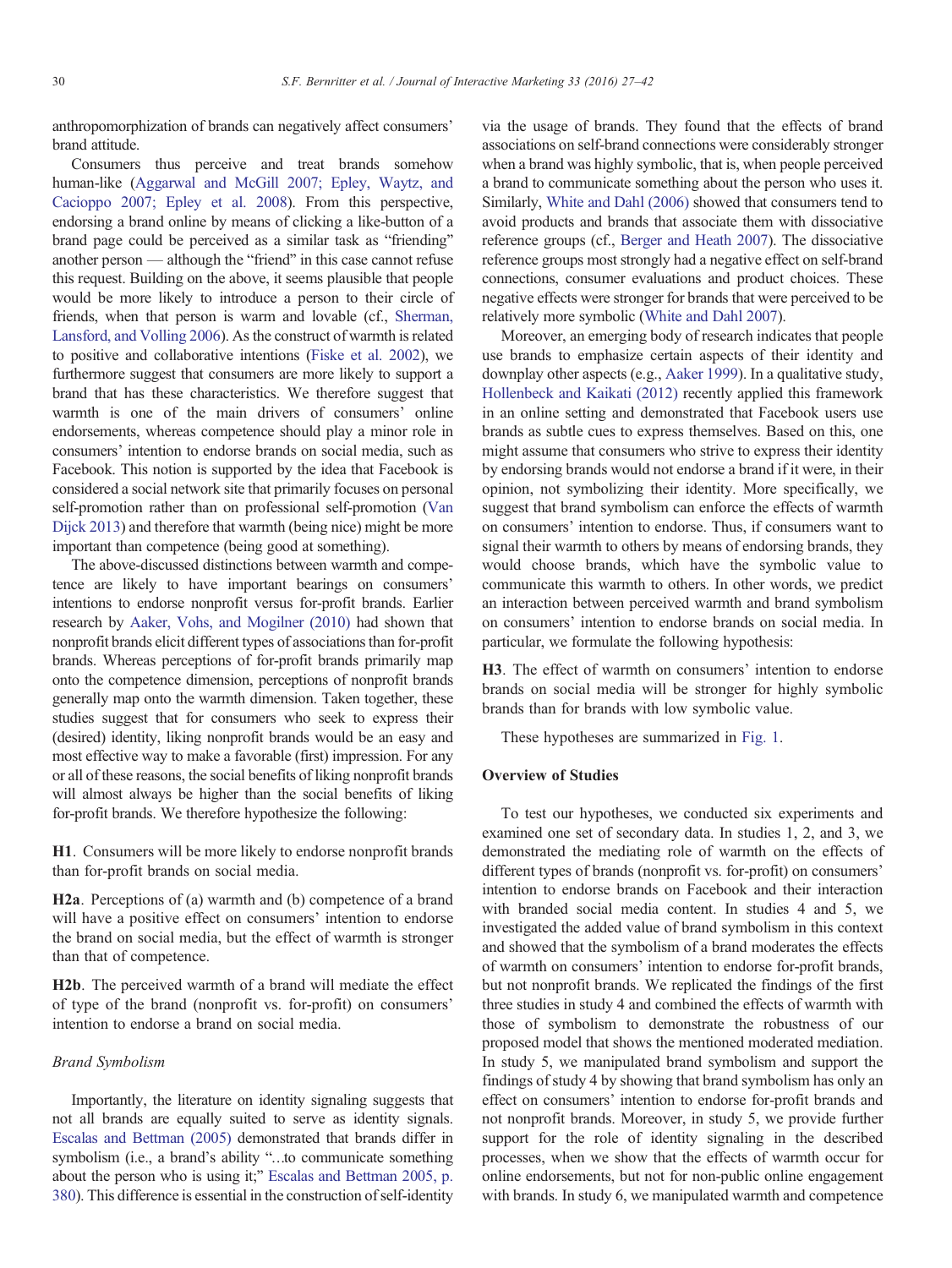<span id="page-5-0"></span>

Fig. 1. Proposed moderated mediation model.

to rule out causality concerns. To examine the validity of our findings, we used real brands (studies 1, 3, 4, 5, and 7), fictitious ones (study 2), and unfamiliar brands (study 6). Four of the present studies were conducted using student samples. To increase the generalizability of our findings, we conducted studies 4 and 6 with general consumer samples and tested findings with secondary data on actual Facebook likes in study 7.

#### Study 1: Warmth and Real Brands

#### Method

#### Participants & Procedure

One hundred forty-five students of a Dutch university ( $M_{\text{age}} =$ 21.8; 78.1% female) participated and were given financial compensation or partial course credit. Only Facebook users were allowed to participate. The participants were randomly assigned to one of the two conditions of a single-factor between-subjects experimental design with two levels (nonprofit vs. for-profit).

At the beginning of the online experiment, participants first answered demographic questions. Next, they were told that the subsequent task of the experiment would be to evaluate some brands with regard to several characteristics. The experiment consisted of four blocks per condition (i.e., one block per brand). Each block started with the logo of the respective brand and was followed by the instruction: "In this part of the experiment, we will ask you some questions about brand X." Participants then answered questions about their perception of the brand's warmth and competence and subsequently indicated their intention to like the brand on Facebook. The four blocks per condition were presented in random order.

#### Measurements

Warmth & Competence. Participants' perceptions of the brands' warmth and competence were measured by multi-item scales, measured on 7-point Likert scales, as used by [\(Aaker,](#page-14-0) [Vohs, and Mogilner 2010](#page-14-0); see also, [Judd et al. 2005\)](#page-15-0). The scale for warmth contained three items: warmth, kindness and generosity (Cronbach's  $\alpha$  > .91 for all brands). Competence was measured by another set of three items: competence, effectiveness, and efficiency (Cronbach's  $\alpha$  > .89 for all brands; see [Appendix A](#page-13-0) for an overview of all items).

Intention to Endorse. We used four nonprofit and four for-profit brands in this experiment. The for-profit brands used in this experiment were: Rabobank, Albert Heijn (large Dutch supermarket chain), Calvé, and Philips. We chose these brands to cover four important product domains: finances, groceries, food and technology. World Wide Fund for Nature (WWF), KiKa (a local charity supporting children with cancer), the Dutch Heart Foundation, and the Dutch Animal Protection served as nonprofit brands. These nonprofit brands were chosen to cover the domains of nature, children, health and animals. The brands were chosen based on a list of the 100 strongest brands in The Netherlands ([BrandAsset Consult 2013\)](#page-14-0) and the top ten charities in The Netherlands [\(Hendrik Beerda Brand](#page-15-0)  $Consultancy 2013$ .<sup>1</sup> Instead of limiting our results by only focusing on one brand per analysis, and being susceptible to effects of individual brand characteristics, we were aiming for a measurement of consumers' overall online brand endorsements. Therefore, we calculated the average of consumers' scores on their intention to like the different brands within one condition as dependent variable in the subsequent analyses. Cronbach's  $\alpha$  for this measure was high (nonprofits  $= .81$ ; for-profits  $= .85$ ). Participants indicated on a 101-point slider scale (0 to 100%) their intention to like each of their condition's brands on Facebook.

## Results

Supporting Hypothesis 1, consumers had a stronger intention to like the pages of the nonprofit brands ( $M = 34.35$ ;  $SD = 22.40$ ) than those of the for-profit brands ( $M = 22.32$ ;  $SD = 20.83$ ),  $t(1, 144) = 3.36$ ,  $p = .001$ . In line with earlier research ([Aaker, Vohs, and Mogilner 2010](#page-14-0)), nonprofit brands were perceived to be warmer ( $M = 5.17$ ;  $SD = 0.97$ ) than for-profit brands ( $M = 4.34$ ;  $SD = 1.02$ ),  $t(1, 144) = 5.03$ ,  $p < .001$ .

#### Mediation Analysis

We performed 5,000 bootstrap resamples using [Hayes'](#page-15-0) [\(2013\)](#page-15-0) SPSS macro PROCESS to test the indirect paths (i.e.,

Note: all real brands used in this paper are chosen based on these rankings.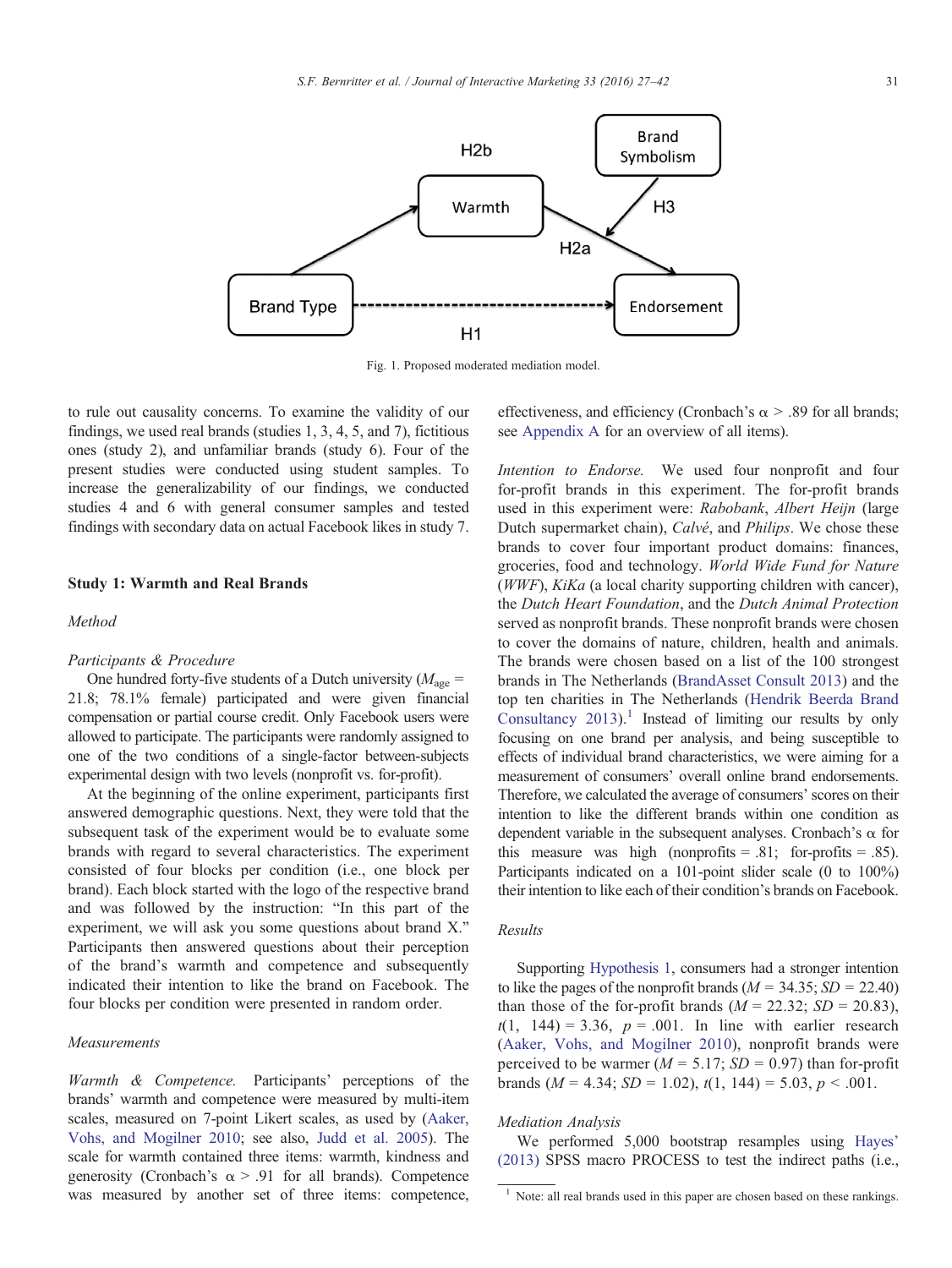the paths from brand type to intention to like via warmth and competence). Brand type had a positive effect on perceived warmth  $(B = 0.42, 95\%$  BCBCI [0.25, 0.58]), meaning that nonprofits were perceived to be warmer than for-profits, and perceived warmth increased the intention to like a brand on Facebook ( $B = 6.32$ , 95% BCBCI [0.23, 12.42]; Hypothesis 2a). Brand type had no effect on perceived competence  $(B = 0.91$ , 95% BCBCI [−0.06, 0.25]), and competence did not affect consumers' intention to like a brand on Facebook ( $B = 4.09$ , 95% BCBCI [−2.54, 10.72]). The direct effect of brand type on intention to like was not significant  $(B = 3.02, 95\%$  BCBCI [−0.78, 6.81]). The effect of brand type on intention to like was thus, as suggested in Hypothesis 2b, fully mediated by brand warmth (indirect effect:  $B = 2.63$ , 95% BCBCI [0.57, 5.58]).

#### Discussion

Hypotheses 1, 2a and 2b are supported by the results of study 1. Nonprofit brands are perceived to be warmer than for-profit brands, and the warmth of a brand has a positive effect on consumers' intention to like a brand on Facebook. The effect of brand type on the intention to like is fully mediated by warmth of the brand. Interestingly, and contrary to earlier research [\(Aaker,](#page-14-0) [Vohs, and Mogilner 2010](#page-14-0)), consumers did not perceive for-profit brands as more competent than nonprofit brands. We will return to this point in our general discussion. Moreover, the results indicated that the competence of a brand does not play a significant role in consumers' intention to like brands on Facebook.

One might argue that the use of existing brands might introduce confounds due to consumers' prior experience with and attitudes toward these brands. Therefore, in study 2, we replicate the first experiment using fictitious brands.

#### Study 2: Warmth and Fictitious Brands

### Method

#### Participants & Procedure

One hundred forty-seven students of a Dutch university  $(M<sub>age</sub> = 21.5; 83%$  female) who did not participate in any of the other studies participated for financial compensation or partial course credit and were randomly assigned to one of the two conditions of the single-factor between-subjects design with two levels (nonprofit vs. for-profit). We used a fictitious brand that was described, dependent on the condition, as either a for-profit brand or a nonprofit brand. We used a fictitious bike manufacturer that was described as identical in both conditions, except the for-profit brand's bikes were sold at the local market, whereas the nonprofit organization manufactured bikes that were donated to third-world schools. The rest of the procedure was identical to that of experiment 1.

#### Results

In line with Hypothesis 1, intention to like the brand on Facebook was higher for the nonprofit ( $M = 23.42$ ;  $SD = 23.17$ ) than for the for-profit brand  $(M = 13.52; SD = 16.78)$ ,  $t(1,$   $145$ ) = 2.98,  $p = 0.003$ . Supporting Hypothesis 2a, the nonprofit was also perceived as warmer  $(M = 5.16; SD = 1.22)$  than the for-profit ( $M = 4.16$ ;  $SD = 0.96$ ),  $t(1, 145) = 5.54$ ,  $p < .001$ .

#### Mediation Analysis

In a mediation analysis that uses [Hayes' \(2013\)](#page-15-0) PROCESS SPSS macro with a number of 5,000 bootstrap resamples, we tested the indirect paths (i.e., the paths from brand type to intention to like via warmth and competence). Brand type had a positive effect on warmth  $(B = 0.50, 95\%$  BCBCI [0.32, 0.68]), and warmth, as suggested in Hypothesis 2a, increased the intention to like a brand on Facebook ( $B = 4.35$ , 95% BCBCI [0.74, 7.97]). Again, brand type had no effect on perceived competence  $(B =$ 0.76, 95% BCBCI [−0.09, 0.25]) and did not affect consumers' intention to like brands on Facebook ( $B = 1.99$ , 95% BCBCI [−1.79, 5.77]). The direct effect of brand type on intention to like was not significant ( $B = 2.62$ , 95% BCBCI [−0.93, 6.18]), which demonstrates the full mediation of the effect of brand type on intention to like by warmth of the brand (indirect effect:  $B = 2.17$ , 95% BCBCI [0.46, 4.60]; Hypothesis 2b).

#### Discussion

The results of study 2 replicate the findings of study 1 and, supporting Hypotheses 2a and 2b, again demonstrate that warmth is a key component in consumers' decision to like brands on Facebook, which fully mediates the effect of brand type. These findings demonstrate again that perceptions of competence do not affect consumers' intention to endorse brands on social media. While endorsing a brand by liking its brand page normally is a onetime act, actively endorsing the brand can of course continue by interacting with the branded content of the endorsed brand on social media. Consumers can, for instance, like or share posts of brands on social media. From a practical point of view, it is important to investigate whether maintaining active online endorsements by consumers can be achieved in the same way as the first unique online endorsement of the brand. In study 3, we therefore explore whether the mechanisms we showed in the first two studies are also at play in consumers' visible interactions with branded social media content. We did this by exposing consumers to a post on Facebook and manipulating the sender (i.e., nonprofit vs. for-profit brands).

#### Study 3: Branded Social Media Content

#### Method

#### Participants & Procedure

Sixty-seven students of a Dutch university ( $M_{\text{age}} = 23.6$ ; 74.6% female) participated for financial compensation or partial course credit. They were randomly assigned to one of the two conditions of the single factor between subjects design with two levels (nonprofit vs. for-profit). We designed two versions of a common posting of a brand on Facebook, which stated: "BRAND wishes you a warm spring". Below this text a picture of a little girl that was running through a field of flowers was shown. The sender of this posting was either a nonprofit brand (i.e., KiKa, see study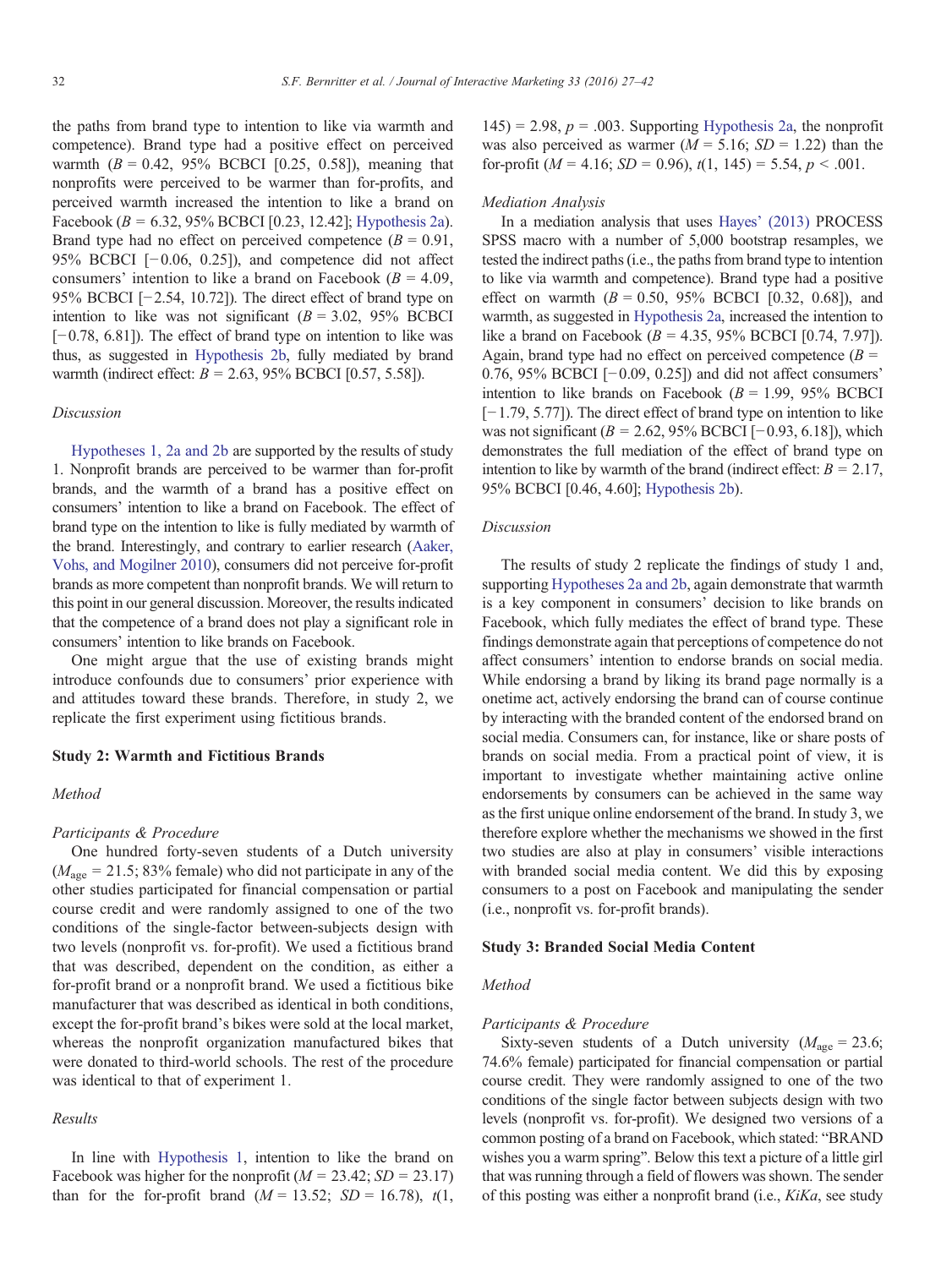<span id="page-7-0"></span>1), or a for-profit brand (Rabobank). Participants were first exposed to this posting and were afterwards asked how warm and competent they perceived the brand to be and how likely they were to like this posting on Facebook. The used scales were the same as in the previous studies.

# Results

To test whether our findings do also apply for consumers' endorsement of branded online content, we conducted the same mediation analysis as in the first two studies using [Hayes' \(2013\)](#page-15-0) PROCESS macro for SPSS with a number of 5,000 bootstrap resamples. This analysis tested the indirect paths from brand type to intention to endorse the branded social media content via warmth and competence. Replicating our earlier results, this analysis revealed an indirect positive effect of brand type on consumers' intention to like the branded Facebook post via warmth (indirect effect = 6.63, 95% BCBCI [0.67, 16.84]; Hypothesis 2b). Again, there was no effect of competence (indirect effect  $= 0.13$ , 95% BCBCI [−5.77, 6.76]). The direct effect of brand type was not significant ( $B = 8.13$ , 95% BCBCI [−4.14, 20.39]).

#### Discussion

This experiment demonstrates that the patterns that we found in the first two studies are not only applicable to consumers' initial act of endorsing a brand online, but that the same rules apply for active, continuing interaction with branded content on social media. Warmth is thus not only a strong predictor of onetime endorsement, but also for ongoing endorsement by interacting with branded content. Also in this case, perceived competence played no role in consumers' decision to interact with the branded social media content. After demonstrating the extended range of our framework, in study 4 we are coming back to our initial dependent variable and are exploring the role that brand symbolism is playing in the context of consumers' online brand endorsements.

#### Study 4: Warmth and Brand Symbolism

#### Method

### Participants & Procedure

A general sample of the Dutch consumer population was obtained from a commercial market research agency  $(N = 290)$ ;  $M_{\text{ave}} = 43.9$ ; 50% female). Respondents participated for financial compensation. Participants were screened for age, gender, and level of education to ensure that the sample accurately reflected the Dutch adult population. The procedure was identical to that of experiments 1 and 2: participants were randomly assigned to one of the conditions of a single-factor betweensubjects design with two levels (nonprofit vs. for-profit).

This time, however, both warmth and symbolism were measured. The extent to which brands were symbolic was measured with two items on 7-point Likert scales (cf., [Escalas](#page-15-0) [and Bettman 2005](#page-15-0)): "how much does this brand symbolize what kind of person uses it?" (not at all symbolic/highly symbolic); and "to what extent does this brand communicate something specific about the person who uses it?" (does not communicate a lot/ communicates a lot). These two items were averaged for further analyses (Cronbach's  $\alpha$  > .70 for all brands). We used the following 22 brands in the present experiment (11 for-profit and 11 nonprofit): Coca Cola, Conimex, Microsoft, Nivea, Hansaplast, Apple, Unox, Philips, Douwe Egberts (coffee), Rabobank, and Albert Heijn (for-profit brands), and Doctors without Borders, The Dutch Cancer Foundation, WWF, The Dutch Heart Foundation, KiKa, The Red Cross, CliniClowns, Ronald McDonald Children Fund, UNICEF, The Dutch Animal Protection, and Stichting De Opkikker (a foundation to brighten up the life of chronically diseased children).

#### Results

An ANOVA on intention to like with warmth, competence, brand symbolism, brand type, and their interactions as independent variables revealed a significant main effect of brand type,  $F(1, 284) = 9.36$ ,  $p = .002$ , the intention to like nonprofit brands was higher ( $M = 49.59$ ;  $SD = 28.58$ ) than the intention to like for-profit brands  $(M = 45.64; SD = 24.85)$ . Moreover, it revealed a warmth  $\times$  brand symbolism interaction  $F(1, 284) = 5.23$ ,  $p = .023$ , a brand type × brand symbolism interaction  $F(1, 284) = 10.55$ ,  $p = .001$ , and a brand type  $\times$  brand symbolism  $\times$  warmth three-way interaction  $F(1, 284) = 8.17$ ,  $p = .005$ . We also controlled for consumers' brand attitude, which had no significant effect on their intention to endorse  $F(1, 284) = 3.03$ ,  $p > .05$ .

#### Moderated Mediation Analysis

To test our hypothesis, we conducted a moderated mediation analysis using [Hayes' \(2013\)](#page-15-0) PROCESS SPSS macro with of 5,000 bootstrap resamples. Brand type had a positive effect on warmth  $(B = 0.14, 95\%$  BCBCI [0.14, 0.26]). Moreover, warmth increased consumers' intention to like brands on Facebook ( $B = 8.76$ , 95% BCBCI [0.64, 16.87]). The direct path from brand type to the intention to like was not significant  $(B = -1.14, 95\%$  BCBCI [−3.71, 1.44]), which demonstrates a full mediation by warmth (Hypothesis 2b). Again, competence was not affected by brand type ( $B = 0.36$ , 95% BCBCI [−0.08, 1.59]) and did not have an effect on consumers' intention to like brands on Facebook ( $B = -1.07$ , 95% BCBCI [−9.26, 7.12]). Demonstrating the moderating role of brand symbolism on the effect of warmth on consumers' intention to endorse, we found a warmth  $\times$  brand symbolism interaction effect ( $B = 12.88, 95\%$ ) BCBCI [0.78, 24.98]). In line with Hypothesis 3, warmth had a smaller effect on the intention to endorse for low symbolic brands (indirect effect =  $-0.75$ , boot SE = 0.49, 95% BCBCI [0.13, 2.11]) and greater effect for brands, which are high in symbolic value (indirect effect =  $0.86$ , boot SE =  $0.74$ ,  $95\%$ BCBCI [0.20, 3.10]). To get more insight into the workings and limits of brand symbolism for nonprofit and for-profit brands, we took a closer look at the warmth  $\times$  brand symbolism interaction and tested its simple effects for both nonprofit and for-profit brands. The warmth  $\times$  brand symbolism interaction was not significant for nonprofit brands ( $B = 1.64$ , 95% BCBCI [−1.09, 4.37]), but reached statistical significance for for-profit brands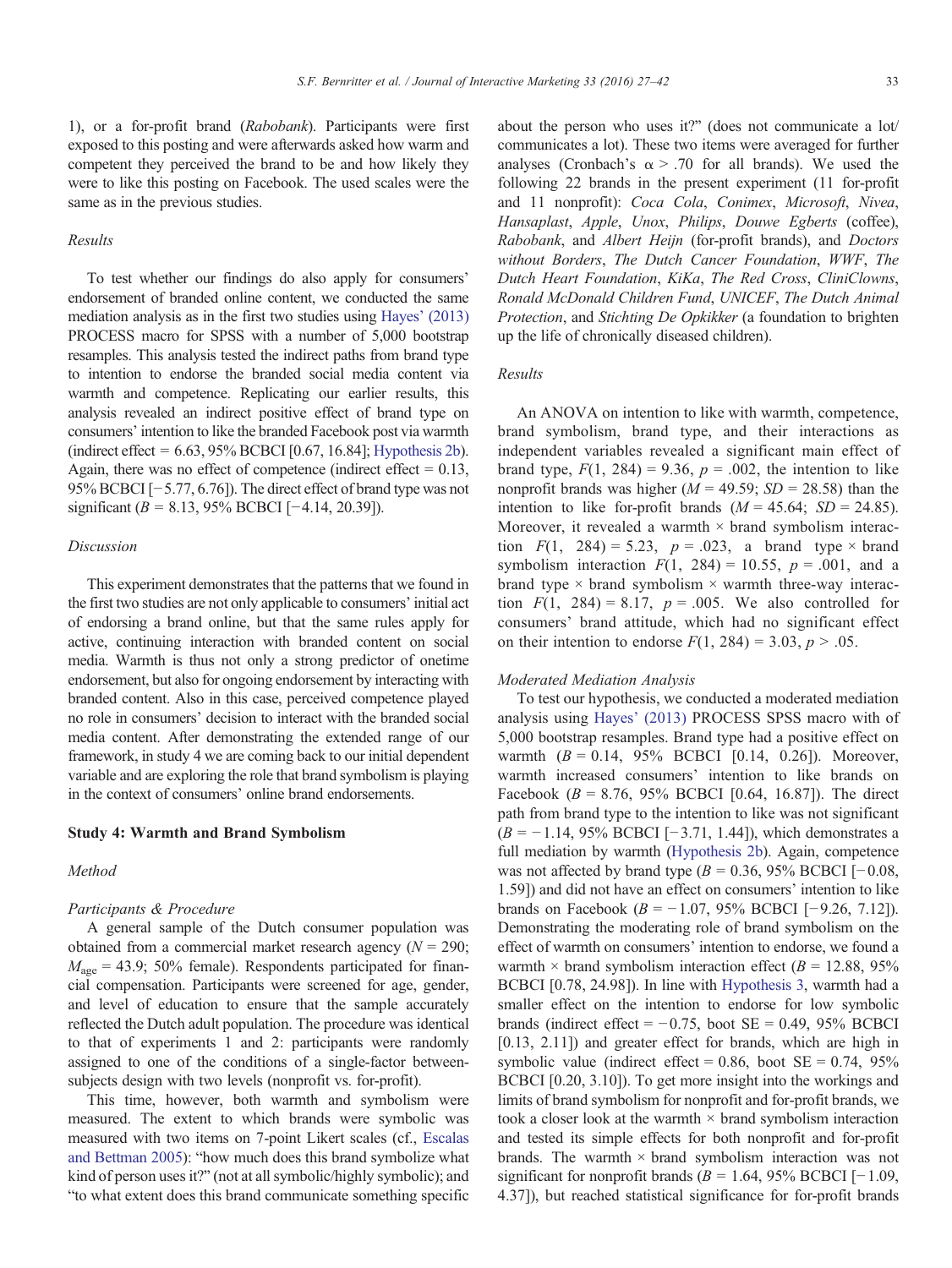$(B = 3.25, 95\%$  BCBCI [0.09, 6.40]). The effect of warmth on consumers' intention to endorse for-profit brands was smaller if the brands were perceived to be low in symbolic value  $(-1SD)$ from the mean; conditional effect =  $9.20$ , boot SE = 2.41, 95% BCBCI [4.43, 13.97]), compared to brands that were perceived to be highly symbolic (+ 1SD from the mean; conditional effect = 14.40, boot  $SE = 2.49$ , 95% BCBCI [9.46, 19.35]). Hypothesis 3 is thus partly supported.

### Discussion

The present results replicate findings of the first three studies and expand them by showing a conditional moderated mediation effect, whereby the effect of brand type on intention to endorse for-profit brands is mediated by warmth, and this mediation is in turn moderated by brand symbolism. Supporting the notion that a brand should be capable to signal one's identity to evoke consumers' endorsements, we show that the basic effect of warmth on consumers' intention to endorse for-profit brands increases when a brand is highly symbolic and decreases if it is low in symbolic value. An explanation for the finding that brand symbolism moderates the effect of warmth on consumers' intention to endorse for-profit brands but not to endorse nonprofit brands might be that the perspective of warmth as a universal positive virtue might be too influential on consumers' perception of nonprofit brands. As warmth and brand symbolism have been measured and not manipulated in the previous studies, we are not able to show exactly how they affect the effect of brand type on consumers' intention to endorse. To address this potential shortcoming, in study 5, we manipulated warmth and symbolism, which enabled us to achieve a deeper understanding of the interplay between them. In particular, we manipulated brand symbolism by exposing people to different groups of brands (high vs. low symbolic value) and used brand type (nonprofit vs. for-profit) as a proxy for the brand warmth manipulation. The latter is based on the consistent observation from the previous studies that nonprofit brands are perceived to be warmer than for-profit brands. In line with the findings from study 4, we expected that a high level of brand symbolism would positively affect consumers' public online affiliations on social media with for-profit brands but not with nonprofit brands. Our model assumes that consumers care about the warmth and competence of brands because their affiliations with these brands are visible to others. Therefore, in study 5, we also tested whether the nature of the affiliation with a brand (i.e., public vs. private) affected intention to endorse.

# Study 5: Visibility and Brand Symbolism

# Method

#### Pretest

Before the experiment, we conducted a pre-test on brand symbolism for ten for-profit brands and ten nonprofit brands. These brands were chosen based on a list of the 100 strongest brands in The Netherlands [\(BrandAsset Consult 2013](#page-14-0)) and the top ten charities in The Netherlands ([Hendrik Beerda Brand](#page-15-0)

[Consultancy 2013](#page-15-0)). In order to ascertain comparability of the brands, we excluded brands that do not produce physical products (e.g., YouTube) from the analyses, as well as brands that produce addictive substances such as alcohol or tobacco. 40 participants rated the extent to which the 20 brands were symbolic on the brand symbolism scale ([Escalas and Bettman](#page-15-0) [2005\)](#page-15-0), which we also used in study 4.

Based on the results of this pre-test, we chose the two most symbolic and the two least symbolic for-profit/nonprofit brands to serve as the high/low symbolism manipulation in the actual experiment: Apple and Nivea (high symbolic for-profit brands), Philips and Hansaplast (low symbolic for-profit brands), World Wildlife Fund (WWF) and KiKa (a local fund supporting children with cancer; high symbolic nonprofit brands), and Ronald McDonald Children Fund and The Red Cross (low symbolic nonprofit brands). T-tests revealed that the high symbolic for-profit brands  $(M = 3.39; SD = 0.79)$ differed significantly in symbolism from the low symbolic for-profit brands  $(M = 2.03; SD = 0.73)$ ,  $t(39) = 11.98$ ,  $p < .001$ . The same pattern was found for high symbolic  $(M = 3.58; SD = 0.82)$  versus low symbolic nonprofit brands  $(M = 2.97; SD = 0.78), t(39) = 5.66, p < .001.$ 

#### Participants and Design

Dutch student participants ( $N = 209$ ;  $M_{\text{age}} = 20.9$ ; 80.9% female) took part in exchange for course credits or financial compensation and were randomly assigned to one of the two conditions of the 2 (brand type: for-profit brands vs. nonprofit brands; between-subjects)  $\times$  2 (nature of the affiliation: public vs. private; within-subjects)  $\times$  2 (symbolism: high vs. low; withinsubjects) mixed experimental design. The dependent variable was how likely participants were to affiliate themselves with a brand.

#### Measures and Procedure

At the beginning of the online experiment, participants were asked for some demographic data. Next, they were randomly exposed to the four brands assigned to their experimental condition and had to answer some questions about these brands. Brands were presented in random order. Depending on the condition that the participants were assigned to, they had to answer questions about either for-profit brands or nonprofit brands. First, they were asked to indicate on 7-point Likert scales how likely they were to engage with a for-profit brand/nonprofit brand in different ways. For each brand, participants answered six questions: three items that represented public engagement with the brand and three that represented private forms of engagement with these brands. Participants answered these questions for all four brands within their experimental condition. These questions were inspired by [Muntinga, Moorman, and Smit](#page-15-0) [\(2011\)](#page-15-0) COBRA (consumers' online brand-related activities) typology, in which different behavior types are mapped onto a continuum of level of brand-related activeness, ranging from consuming (private) to contributing and creating (public). The first three items were questions about public online engagement with brands on Facebook and covered "liking," "sharing" and "appearance of a brand on your own timeline" (see [Appendix A](#page-13-0)). The scores on these items represent the concept of public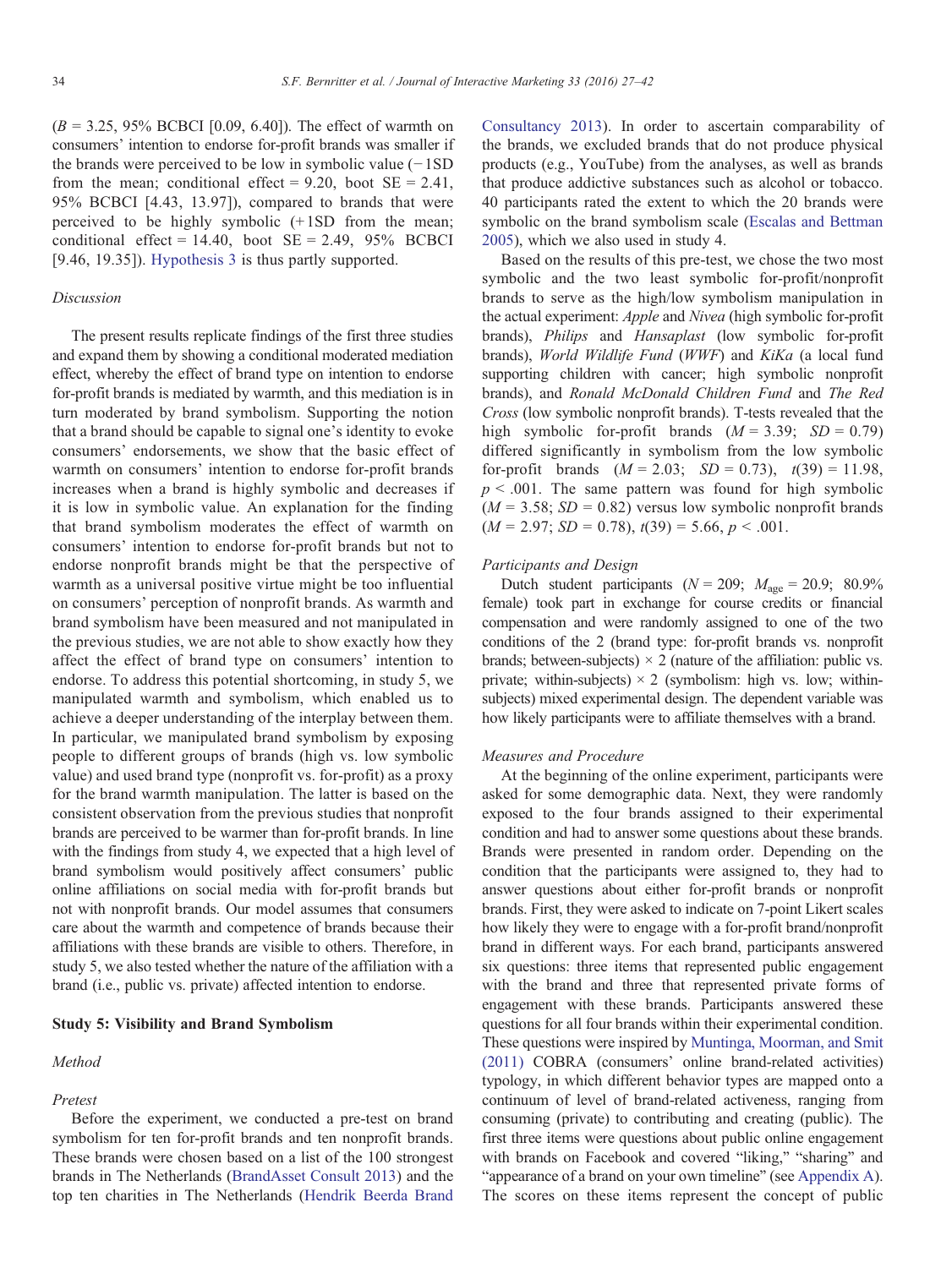engagement with brands and were aggregated (mean scores) for further analyses. We chose to include other ways of public online brand endorsements on Facebook to demonstrate that the found patterns are not restricted to likes on Facebook. The next three items aimed to measure consumers' private online engagement with brands and consisted of three questions about how likely people were to subscribe to a newsletter, to request an information package, and to visit the website of the brand.

#### Results

A repeated measures mixed ANOVA showed that consumers overall had higher intentions to endorse nonprofit brands ( $M = 5.32$ ;  $SE = 0.20$ ) than for-profit brands ( $M = 4.19$ ;  $SE = 0.20$ ,  $F(1, 200) = 16.70$ ,  $p < .001$ ,  $\eta_p^2 = .077$ . Moreover, this analysis revealed a significant main effect of brand symbolism, which demonstrates that online engagement with high symbolic value brands ( $M = 5.40$ ;  $SD = 2.32$ ) was higher than with low symbolic value brands  $(M = 4.11; SD = 2.26)$ ,  $F(1, 200) = 115.40, p < .001, \eta_p^2 = .366$ . Supporting hypothesis 4, this effect was moderated by the type of the brand,  $F(1, 1)$  $200$ ) = 57.53,  $p < .001$ ,  $\eta_p^2 = .223$ . Symbolism affected only consumers' intention to endorse a for-profit brand and not their intention to endorse a nonprofit brand (Fig. 2). For-profit brands were more likely to be endorsed when they were of high-symbolic  $(M = 5.23; SD = 2.20)$  rather than lowsymbolic value  $(M = 3.10; SD = 1.20), t(102) = 11.17,$  $p \le 0.001$ . In line with our findings from study 4, nonprofit brands, which were considered highly symbolic, were not more likely to be endorsed ( $M = 5.50$ ;  $SD = 2.43$ ) than low symbolic nonprofit brands ( $M = 5.11$ ;  $SD = 2.59$ ),  $t(105) = 2.55$ ,  $p > .01$ .

In addition, the same analysis revealed a significant interaction between the type of the brand and the public (vs. private) nature of the engagement,  $F(1, 200) = 23.17$ ,  $p < .001$ ,  $\eta_p^2$  = .104 (Fig. 3). Post hoc contrasts showed that participants' intention to engage with brands in public were higher for nonprofit brands  $(M = 5.70; SD = 2.72)$  than for for-profit brands  $(M = 3.98; SD = 1.53), F(1, 200) = 30.30, p < .001,$  $\eta_p^2$  = .132. With regard to private engagement with brands, however, there was no difference between participants' intention to endorse nonprofit  $(M = 4.96; SD = 2.40)$  and for-profit brands  $(M = 4.40; SD = 1.76)$ ,  $F(1, 200) = 3.69$ ,  $p = .056$ ,  $\eta_p^2 = .018$ . The three-way interaction between brand type, brand symbolism and the nature of the affiliation was not significant  $F(1, 200) = 2.31, p = .13, \eta_p^2 = .011$ .

#### Discussion

The results of study 5 provide further support for the findings of study 4: Higher levels of brand symbolism enhanced consumers' intention to publicly engage with for-profit brands but not nonprofit brands. Moreover, we demonstrated that whether engagement with a brand is public or private, depending on the type of the brand, affects how likely consumers are to publicly affiliate themselves with a brand. These findings provide further support for earlier findings that demonstrated that consumers tend to show socially more desirable (purchase)



Fig. 2. Intention to affiliate with a brand as a function of the type of the brand and level of symbolism.

behavior in public, whereas the tendency to behave in this manner decreases when people expect that their behavior is not observable (cf., [Griskevicius, Tybur, and Van den Bergh 2010\)](#page-15-0).

Our finding that brand symbolism does not affect consumers' intention to publicly affiliate themselves with nonprofit brands might indicate that because nonprofit brands are generally perceived as warm and are universally evaluated as positive ([Cuddy, Fiske, and Glick 2008; Fiske et al. 2002\)](#page-14-0), it might be enough for consumers to publicly affiliate with them. Finally, by underlining and testing the public vs. private distinction in consumers' endorsements, we showed that liking and engaging with brands on Facebook goes beyond purely informational motivations.

Until now, we did not directly manipulate warmth and competence. In our next study, we address this shortcoming and aim to investigate the causal roles of warmth and competence by means of manipulating them.

#### Study 6: The Causal Roles of Warmth and Competence

#### Method

#### Participants and Design

We recruited 454 U.S. citizens via Amazon's Mechanical Turk (MTurk). Fifty-four participants were excluded from the



Fig. 3. Intention to affiliate with a brand as function of the type of the brand and being public with the affiliation.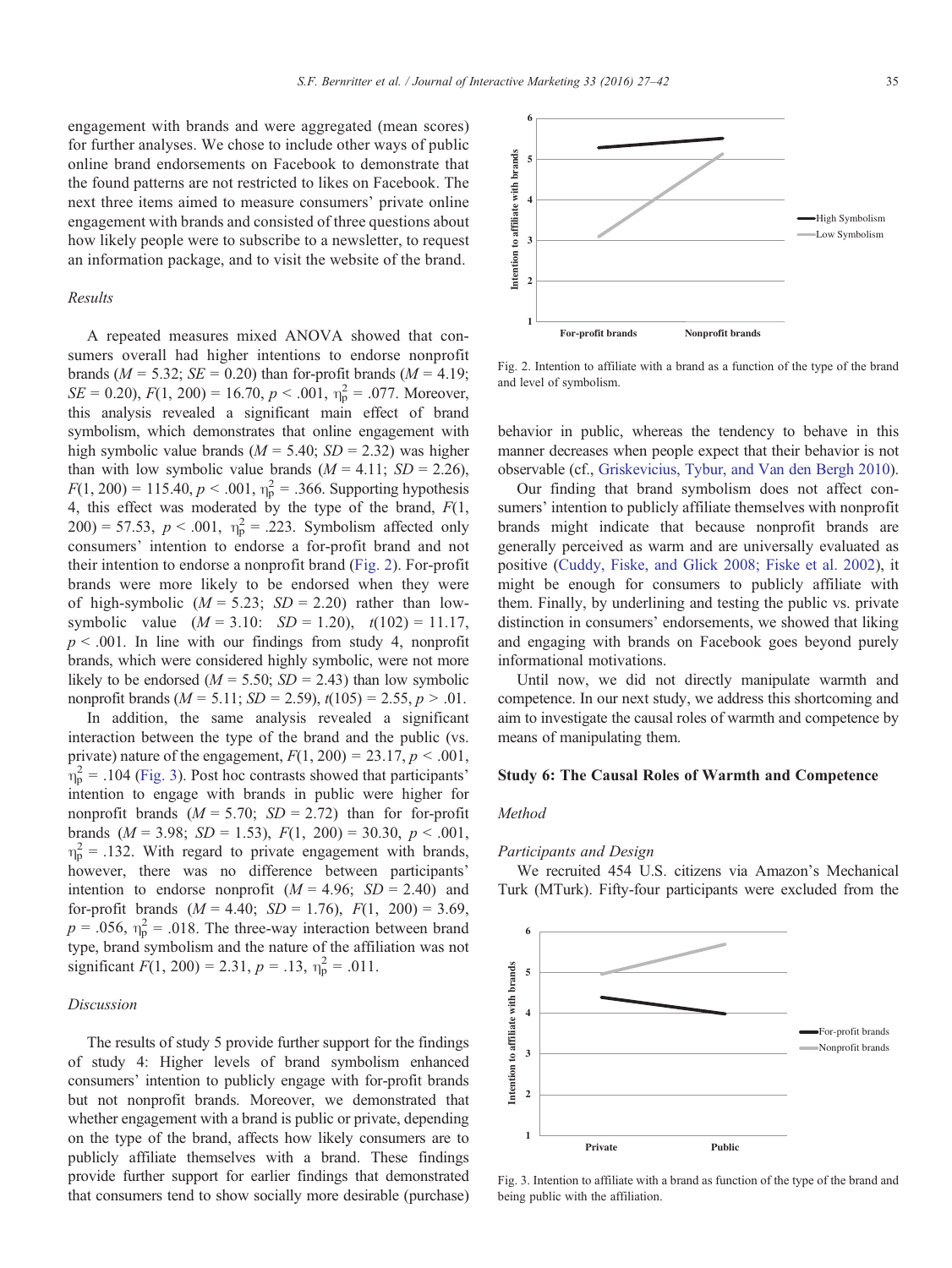analyses since they were not Facebook users. Another 52 participants had to be excluded from the analyses because they did not pass an attention check, which was designed to assess whether participants would read the instructions. The remaining 348 participants (49.4% female;  $M_{\text{age}} = 34.4$ ,  $SD_{\text{age}} = 10.27$ ) were randomly assigned to one of the four conditions of a 2 (warmth: high vs. low)  $\times$  2 (competence: high vs. low) between subjects design with intention to endorse as dependent variable.

#### Measures and Procedure

At the beginning of the experiment, participants were told that they had the task to rate a new bike brand that would be introduced in the U.S. soon. We used the small Dutch bike brand Cortina, which does not operate in markets outside of The Netherlands, Belgium, and Germany, in order to make sure that our respondents would not be familiar with the brand and would not have preexisting attitudes toward this brand. As a first step, participants were asked to read a brief description of the brand. The first part of this description was the same across all experimental conditions and was part of the official mission statement of the brand. The second part contained the actual manipulations of warmth and competence. In order to manipulate these two constructs, the description continued with a review-based summary of other consumers' opinions about the brand. This summary exactly reflected the items of the warmth and competence scales, which we used in all prior studies (cf., [Aaker, Vohs, and Mogilner 2010\)](#page-14-0). In the high warmth, low competence condition, for instance, the description said: "In their reviews about Cortina, customers in general describe Cortina to be warm, friendly, and generous. But they also indicate that there is room for improvement in the domains of efficiency, competence, and effectiveness." After reading this description, participants were asked to indicate their intention to endorse the brand by means of liking it on Facebook by the same 101-point slider as in previous studies.

#### Results

A regression analysis with warmth, competence and their interaction as predictors revealed a main effect of warmth  $t(344) = 2.33, \beta = 0.124, p = .020$ . Warmth had thus a positive effect on consumers' intention to like the brand on Facebook. The main effect of competence  $(t(344) = 1.92, \beta = 0.102,$  $p > .05$ ) and the interaction between warmth and competence  $(t(344) = 1.02, \beta = 0.054, p > .05)$  did not reach significance.

#### Discussion

The results demonstrate the causal role of warmth in consumers' intention to endorse brands on social media. Again, a high degree of warmth increased consumers' likelihood to endorse the brand, whereas the brand's competence had no significant effect. It is noticeable that the robustness of this pattern is not affected by the fact that we used a bike brand — a brand type that one might rather associate with competence.

In the next study we aim to underscore the robustness and external validity of our finding that it is warmth and not

competence of a brand that drives consumers' online brand endorsements. We did this by means of using secondary survey data with scores on warmth and competence for 20 brands, complemented by our data from study 4 with another 20 brands, to predict the financial effort that brands need to make to get endorsed on their real Facebook pages.

#### Study 7: Brands' Ease to Acquire Real Endorsements

#### Method

#### **Participants**

We combined data from two independent samples in this study, in order to get an as broad as possible sample of brands for our analyses. The first sample was our general consumer sample from study 4. The second was a representative sample of the U.S. population. This sample consisted of 1,000 U.S. adults ( $M_{\text{age}} = 45.9$ ; 51.2% female), which completed the online survey questionnaire via an online consumer panel (Toluna). Participants were screened for age, region, gender, race and socio-economic status to ensure that the total sample accurately reflected the U.S. adult population.

#### Measurements

Details on sample 1 can be found in the [Method](#page-7-0) section of study 4 in this paper. In sample 2, we used two-item five point Likert scales ("does not describe at all," "describes extremely well") to assess the statements "is a warm brand" (warmth) and "is a competent brand," to measure consumers' perception of warmth and competence (cf., [Bennett and Hill 2012\)](#page-14-0). Moreover, we assessed the amount of likes of the brands in this sample by checking their Facebook pages. Finally, we acquired the revenue of the U.S. brands from Forbes.com and those of the European brands by means of their most recent official annual reports.

### Procedure

Contrary to our previous studies, the units of analysis in this study are not participants but brands. For both samples, we calculated the mean scores of consumers' perception of warmth and competence for each brand. Sample 1 delivered these scores for 20 brands and sample 2 for 20 brands (for an overview of all brands, see [Appendix C](#page-14-0)). We used these scores to predict how much effort it will cost for brands to get endorsed by their consumers. Sample 2 used a one-item five-point scale ([Bennett](#page-14-0) [and Hill 2012](#page-14-0)), which assessed warmth and competence and slightly differed from our three-item seven-point scales from sample 1 (see [Appendix A](#page-13-0)). As the scales that we used in study 4 included the same items, for the sake of comparability, we just used these items and not the other two of the scales. The items of both samples are thus identical. Moreover, to correct for the difference in scale length, we calculated warmth and competence scores based on the percental score on the respective scales (i.e., for the seven-point scale: "warmth or competence score" ∗ 100/7; for the five-point scale: "warmth or competence score" ∗ 100/5). All these mean scores were aggregated into a new data file, which was complemented with the dependent variable. As the topic of this paper is the ease of receiving likes we used the amount of likes on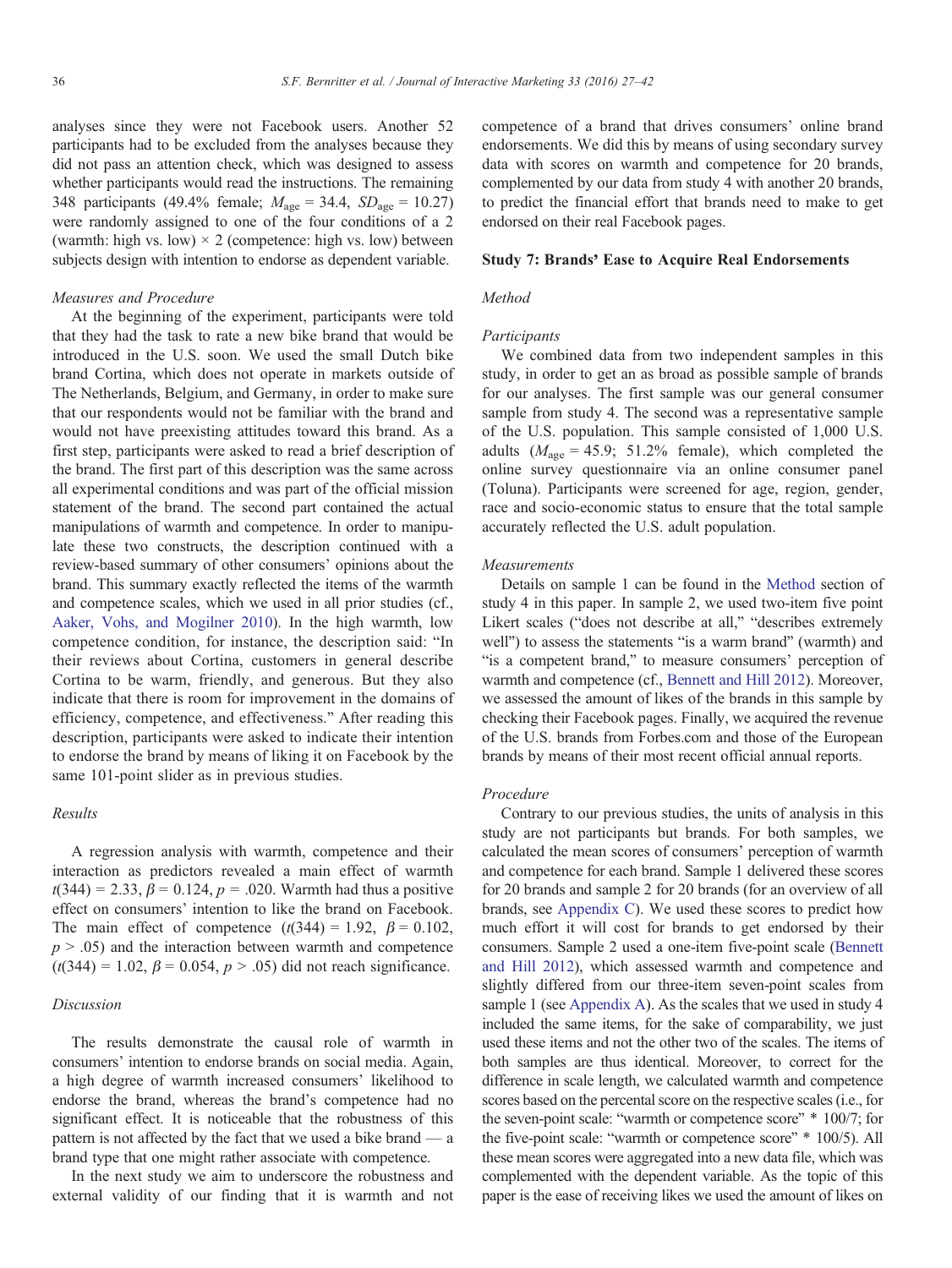S.F. Bernritter et al. / Journal of Interactive Marketing 33 (2016) 27–42 37

**-2 0**

the actual Facebook pages of the brands divided by their revenue as dependent variable. Since the amount of likes and the revenue of the brands were not normally distributed, we log-transformed our dependent variable.<sup>2</sup>

By means of this calculation, we are able to control for the interference of the fact that for-profit brands in general do have a considerable higher (advertising) budget than nonprofit brands. Moreover, this approach allows us to calculate the "costs" of endorsements for the endorsed brands and provides thus a vivid estimation of brands' effort to get endorsed by their consumers. In this way, we can answer our central question, for which types of brands consumers' online brand endorsements are a feasible marketing strategy.

We had to exclude two brands from our analyses. First, we excluded Hansaplast because it has only a Singapore version of its Facebook page with just a few likes. Second, we identified Conimex as an extreme outlier, which differed more than 3SD from the mean and consequently excluded it from the analyses. In total, we thus had 39 brands<sup>3</sup> in our sample ([Appendix B](#page-14-0)).

#### Results

We regressed brand type, the warmth and competence scores of the brands and their interactions on the log-transformed likes/revenue scores. This analysis revealed significant main effects of brand type  $t(32) = 2.55$ ,  $\beta = 3.82$ ,  $p = .015$ , and warmth  $t(32) = 2.58$ ,  $\beta = 4.45$ ,  $p = .016$ . Thus nonprofit brands need to make less effort to get endorsed by consumers and the warmer a brand is perceived to be, the less effort it costs the brand to receive endorsements by consumers. In line with our earlier findings, perceived competence had no effect,  $t(32) = 0.99, \beta = 0.97, p = .328$ . We also found an unexpected warmth × competence interaction effect,  $t(32) = -2.66$ ,  $\beta = -4.42$ ,  $p = .012$ , which suggests that the effect of warmth is stronger for brands that score low on competence compared to those that are perceived to be highly competent (Fig. 4).

### Discussion

These results demonstrate that it is easier for nonprofit brands to achieve online endorsements by consumers. Additionally, an increase of perceived warmth makes it easier for both types of brands to get endorsed by their consumers. Again, perceived competence of a brand played no role in this context. These findings support the notion that a brand's potential to signal consumers' warmth predicts the ease to achieve consumers' online endorsements.



**Low warmth High warmth**

Fig. 4. Like/revenue ratio (log transformed) as a function of warmth and competence (in this figure, Low/High categories are −/+1SD respectively).

#### General Discussion

The present studies examine three factors that affect consumers' decisions to endorse brands on social media and investigate for which brands consumers' online brand endorsements are a feasible marketing strategy. We demonstrate that warmth positively affects consumers' intention to endorse brands on social media and that warmth fully mediates the effect of brand type (i.e., nonprofit vs. for-profit) on consumers' intention to endorse brands and branded content on social media. This mediation is conditionally moderated by brand symbolism, which indicates that the effect of warmth is stronger for highly symbolic brands than for those low in symbolic value, but only for for-profit brands. Moreover, we show that the differences between endorsements of nonprofit and for-profit brands are conditional upon the public vs. private distinction in consumer behavior: consumers are more likely to publicly affiliate with nonprofit brands compared to for-profit brands. When it comes to private affiliations, however, there were no differences between consumers' intention to affiliate with both types of brands. Finally, we demonstrate that brand warmth also reduces the effort for brands to get endorsed by consumers. In all of these cases, brands' competence did not play a role.

The current literature lacks knowledge about individuals' motives behind and the boundaries of public online affiliations with brands. With the present research, we aim to fill this gap and show some of the brand related drivers of consumers' social media use. We demonstrate that warmth is primary and superior not only in social judgments ([Ybarra, Chan, and Park 2001\)](#page-16-0), but also in the expression of online brand identifiers. Moreover, we show that it is the only one of the two components (i.e., warmth) of the BIAF [\(Kervyn, Fiske, and Malone 2012](#page-15-0)) that drives consumers' online brand endorsements and their interactions with branded social media content. Earlier work based on correlational data suggested that warmth is a driver of consumers' brand identification ([Stokburger-Sauer, Ratneshwar, and Sen](#page-16-0) [2012](#page-16-0)). With the present studies, we support this notion and provide the first experimental evidence for this. By comparing consumers' online brand endorsements of both nonprofit and for-profit brands, we are able to build upon the findings of [Aaker,](#page-14-0) [Vohs, and Mogilner \(2010\)](#page-14-0). We show that it is the warmth of

<sup>&</sup>lt;sup>2</sup> Note: We log transformed the dependent variable due to the skewed distribution of the data with a huge variation (i.e., a large proportion of observations between 10,000 and 1,000,000 with outliers up to more than 93,000,000 (Coca Cola)).

Note: Coca Cola was represented in both samples but was of course only one time included in the analyses. It makes no significant difference which of the values for Coca Cola is included in the analyses.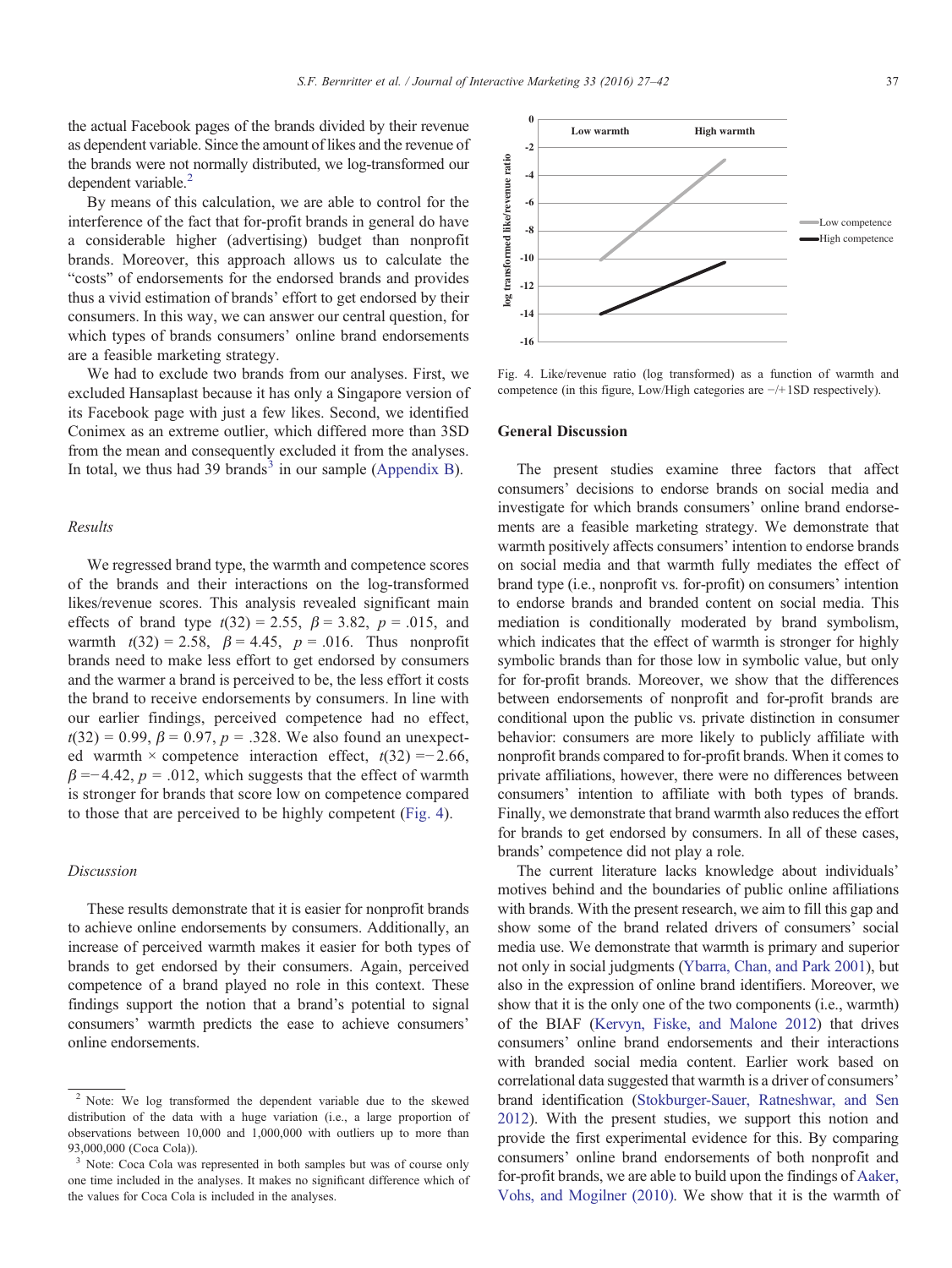nonprofit brands that leads to an increased likelihood of consumers endorsing them on social media, whereas the supposed advantage in competence of for-profit brands ([Aaker,](#page-14-0) [Vohs, and Mogilner 2010\)](#page-14-0) plays a negligible role in this context.

#### Limitations, Extensions and Directions for Future Research

As with any study, the present research has some limitations. First, we investigated only online affiliations with brands and thus only online forms of consumer endorsement. It is not certain, therefore, whether our findings are generalizable to offline forms of consumers' affiliations with brands. We considered research on online consumer endorsement to be a promising first step to put forward the concept of consumer endorsement. It may be argued that, in an online domain, people are more likely to engage in identity signaling because this is relatively easy and effortless compared with most offline endorsements. We therefore propose the question about the antecedents and consequences of consumers' endorsements in general for future research.

Another possible point of concern is that we did not find differences between nonprofit and for-profit brands on the competence domain. This is contrary to earlier research [\(Aaker,](#page-14-0) [Vohs, and Mogilner 2010\)](#page-14-0), which found that for-profit brands were perceived as being more competent than nonprofit brands. A possible explanation is that our experiments were conducted in Western Europe whereas the studies of [Aaker, Vohs, and](#page-14-0) [Mogilner \(2010\)](#page-14-0) were conducted in the United States. Perhaps, U.S. consumers are more focused on competence than those in our samples. The finding that  $-$  in our samples  $-$  for-profits and nonprofits did not significantly differ in perceived competence cannot of course explain the lack of an effect of competence on consumers' intention to endorse brands on social media. It does not, therefore, affect our confidence in the robustness of the finding that consumers' online brand endorsements are primarily driven by perceptions of warmth rather than competence.

In our [Introduction](#page-1-0) section, we argued that consumers' endorsements may be a powerful means to overcome the shortcomings of marketers' traditional direct persuasion attempts because consumers would not expect persuasive intents of other consumers (e.g., [Bickart and Schindler 2001;](#page-14-0) [Brown, Broderick, and Lee 2007\)](#page-14-0). Although, for example, research on online consumer reviews supports this notion by demonstrating that consumers experience laypersons as more trustworthy (and thus more persuading) than self-proclaimed experts ([Willemsen, Neijens, and Bronner 2012\)](#page-16-0), nothing is currently known about the impact of consumers' endorsements on others. The effects of consumers' endorsements, however, do not conditionally need to be positive. From an observer's point of view, recent research suggests that conspicuous use of brands leads to negative brand impression among observers with a weak connection to the brand ([Ferraro, Kirmani, and](#page-15-0) [Matherly 2013\)](#page-15-0). This effect is weaker for consumers whose link between their own identity and the brand is strong because they have the tendency to counter-argue and discount negative information about the brand [\(Swaminathan, Page,](#page-16-0) [and Gürhan-Canli 2007\)](#page-16-0). From the perspective of the endorser herself, it is also questionable whether endorsements eventually lead to positive outcomes for the brand. Research has demonstrated that self-expressive behaviors, such as online brand endorsements, have the tendency to weaken subsequent brand preferences ([Chernev, Hamilton, and Gal 2011\)](#page-14-0). Other recent research showed that observable endorsements of a cause (i.e., joining a Facebook group) lead to a decreased subsequent support of that cause compared with a situation in which the joined Facebook group was not visible to others ([Kristofferson, White, and Peloza 2014\)](#page-15-0). Therefore, future research should examine whether consumers' endorsements indeed have a positive effect on others, as desired by marketers.

Research has shown that consumers do not have just one identity but possess multiple selves ([Arnould and Thompson](#page-15-0) [2005; Leary and Allen 2011](#page-15-0)) that they express tailored to their target audience ([Hollenbeck and Kaikati 2012](#page-15-0)). On Facebook, consumers are connected to multiple audiences [\(Hollenbeck](#page-15-0) [and Kaikati 2012](#page-15-0)), which might also facilitate consumers' tendencies to express different identities. Contrary to the term "Facebook friends," a large portion of consumers' contacts on Facebook might be described as acquaintances or weak ties rather than close friends [\(Ellison, Steinfield, and Lampe 2007;](#page-15-0) [Trusov, Bodapati, and Bucklin 2010](#page-15-0)). The notion of Facebook as an "extended social network" where a considerable amount of ties does not know the consumer that well [\(Boyd and](#page-14-0) [Ellison 2007\)](#page-14-0), suggests that consumers, based on their target audience, express different identities to a greater extent than they would do when only exposed to their real-life social circle, without having to be afraid of possible negative consequences. It would be interesting to investigate whether and how consumers adapt their online brand identifiers to changes in context. Thus, do they try to show different parts of their identities by means of online brand endorsements in different situations?

The effects of consumers' perceptions about for-profit brands and nonprofit brands, which managed to land in the "golden quadrant" of competence and warmth — meaning that they score high on both dimensions — on consumers' intention to endorse brands on social media might be an interesting field of research (cf., [Aaker, Garbinsky, and Vohs](#page-14-0) [2012](#page-14-0)). It would be worthwhile to dig deeper into the role of competence and the interplay between competence and warmth and to what extent these two influence each other. We propose these questions for future research to shed more light on the underlying mechanisms of consumers' online brand endorsements.

# Managerial Implications

The present paper demonstrates that the perceived warmth of a brand is a central driver of consumers' intention to endorse brands on social media. For this reason, nonprofit brands may find acquiring social media endorsements from consumers particularly easy, as they are in general perceived to be highly warm. But also for-profit brands, which score high on warmth,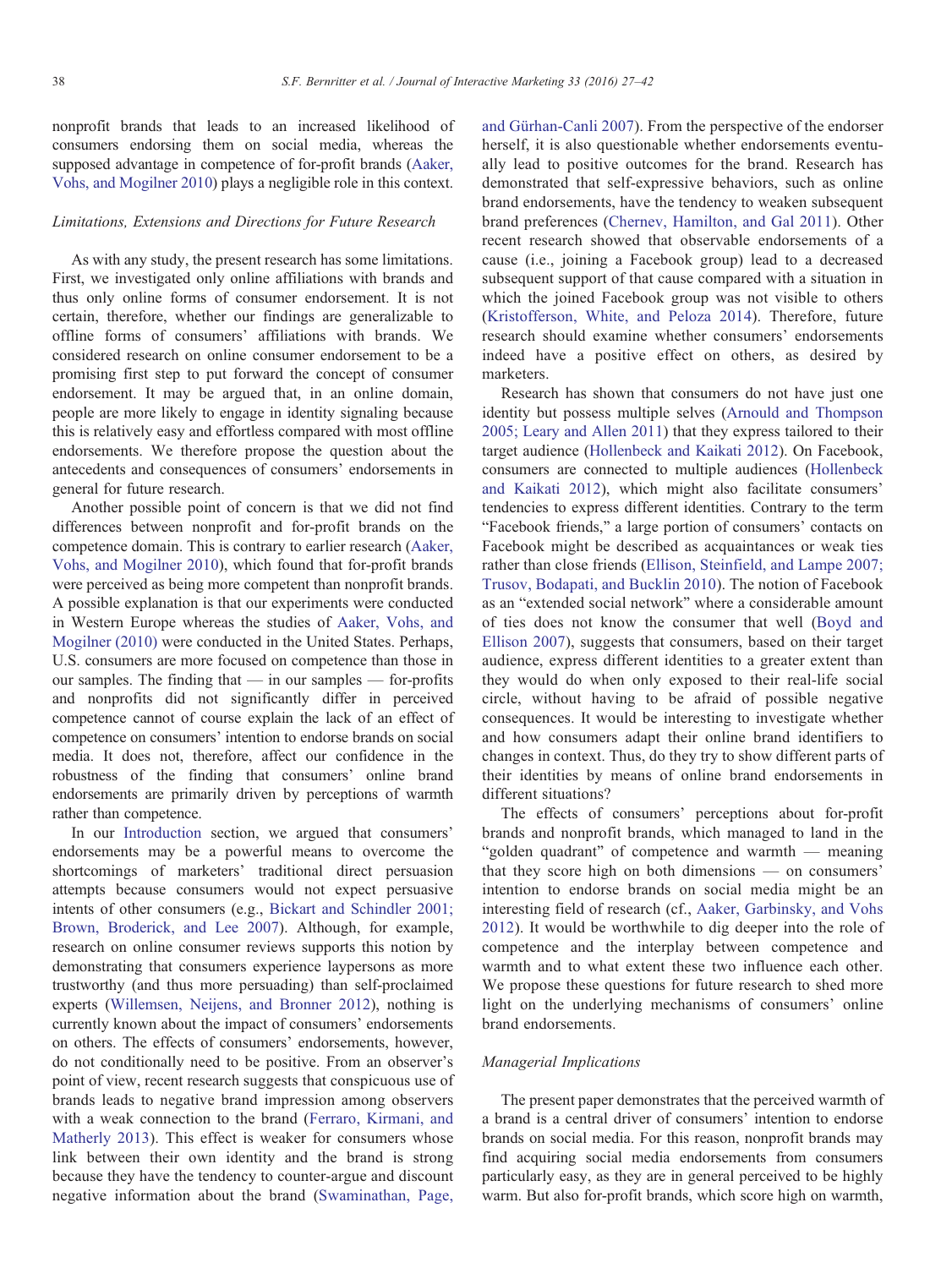<span id="page-13-0"></span>can take advantage of this, as the positive effect of warmth is not restricted to nonprofit brands. For-profit brands can even enhance the positive effect of warmth if they are highly symbolic for their consumers. Brands can not only enhance consumers' online brand endorsements by means of being warm, they can also bolster consumers' interaction with branded content on social media through an increase in warmth. This positive effect of perceived warmth does also affect the ease of a brand to acquire consumers' online brand endorsements: The warmer a brand is perceived to be, the easier endorsements on social media are to achieve for this brand.

Additionally, we showed that it might be even easier for nonprofit brands to motivate people to engage in public endorsement behavior than into private affiliations with the brand. Nonprofit brands might thus considerably benefit from each marketing strategy that gives consumers the opportunity to publicly affiliate with them rather than just affiliate with them in private. For for-profit brands, it might be somewhat more difficult (or expensive) to motivate consumers to publicly endorse them online. As public endorsements of for-profit brands are dependent on the extent to which consumers perceive a brand to be warm and symbolize the people who are affiliated with it, consumers' online brand endorsements might be a viable marketing strategy only for for-profit brands, which are perceived to be high in symbolic value. Therefore, marketers should evaluate their brand's symbolic value before deciding whether consumer endorsements are a feasible strategy.

However, there might also be ways to make online brand endorsements worthwhile for for-profit brands that are not very warm or symbolic. For for-profit brands with a low symbolic value, marketers might consider increasing the for-profit brand's symbolic value before facilitating consumers' endorsements. Increasing a brand's symbolic value might, for instance, be working by positioning the brand in line with in-group characteristics of the target group (cf., [Berger and Heath 2007;](#page-14-0) [Escalas and Bettman 2005\)](#page-14-0).

Another possibility might be to strengthen consumers' perception of warmth of the brand, for example by means of corporate social responsibility programs [\(Aguinis and Glavas](#page-14-0) [2012](#page-14-0)) or cause-related marketing strategies ([Robinson, Irmak,](#page-15-0) [and Jayachandran 2012\)](#page-15-0). For-profits' warmth might also be increased by means of emphasizing the feeling of warmth in advertisements [\(Aaker, Stayman, and Hagerty 1986; Pelsmacker](#page-14-0) [and Geuens 1999](#page-14-0)). For-profit brands could also benefit from nonprofits' warmth by linking their social media profiles to those of nonprofit brands in various ways. They might, for instance, share the posts of nonprofit brands, donate money to a cause for every new like of their brand, or actively promote certain nonprofits via their social media channels.

Summarizing, we can conclude that for warm brands, and especially nonprofit brands, consumers' online brand endorsements are a more feasible marketing strategy than for brands that score low on warmth. Warm brands benefit from consumers' tendency to signal their warmth to others, which makes it easier and cheaper for these brands to acquire consumers'

endorsements. For nonprofit brands, this positive effect of warmth is unconditional, whereas for for-profit brands a high degree of brand symbolism should also be given in order to achieve consumers' online brand endorsements.

#### Acknowledgments

The authors thank Edward C. Malthouse for his helpful comments on earlier versions of this paper, Chris Malone at Fidelum Partners for providing one of the datasets of study 7, and the Editor Charles Hofacker and two anonymous reviewers for their very valuable advice.

# Appendix A

Table A1 Measurements (translated from Dutch).

| Warmth & competence                                         |                                                  |  |  |
|-------------------------------------------------------------|--------------------------------------------------|--|--|
| Studies 1-4 (Aaker, Vohs, and<br>Mogilner 2010; Judd et al. | I find that (Brand) is<br>Warmth                 |  |  |
| 2005)                                                       | warm.                                            |  |  |
|                                                             | generous.                                        |  |  |
|                                                             | friendly.                                        |  |  |
|                                                             | Competence                                       |  |  |
|                                                             | competent.                                       |  |  |
|                                                             | efficient.                                       |  |  |
|                                                             | effective.                                       |  |  |
|                                                             | (1 to 7: Totally disagree-Totally agree)         |  |  |
| Study 6 (Bennett and Hill 2012)                             | How well do the following statements             |  |  |
|                                                             | describe                                         |  |  |
|                                                             | (Brand)?                                         |  |  |
|                                                             | Warmth                                           |  |  |
|                                                             | (Brand) is a warm brand.                         |  |  |
|                                                             | Competence                                       |  |  |
|                                                             | (Brand) is a competent brand.                    |  |  |
|                                                             | (1 to 5: Does not describe at all-Describes      |  |  |
|                                                             | extremely well)                                  |  |  |
| <i>Brand Symbolism</i> (Escalas and                         | How strong does (Brand) symbolize a person       |  |  |
| Bettman 2005)                                               | who is using it?                                 |  |  |
|                                                             | (1 to 5: Does not symbolize at all-              |  |  |
|                                                             | Symbolizes a lot)                                |  |  |
|                                                             | To what extent does (brand) tell something       |  |  |
|                                                             | specific about the person who is using it?       |  |  |
|                                                             | (1 to 5: Tells nothing-Tells a lot)              |  |  |
| Intention to endorse                                        | How great is the chance that you would like      |  |  |
| (studies $1, 2, 4, \& 6$ )                                  | (brand) on Facebook?                             |  |  |
|                                                             | $(0 to 100\%$ slider)                            |  |  |
| <i>Intention to endorse</i> (study 3)                       | How great is the chance that you would like      |  |  |
|                                                             | this post on Facebook?                           |  |  |
|                                                             | $(0 to 100\%$ slider)                            |  |  |
| <i>Intention to endorse</i> (study 5)                       | Private engagement with brands                   |  |  |
|                                                             | I would like to visit the website of (brand).    |  |  |
|                                                             | If I could subscribe to a newsletter of (brand), |  |  |
|                                                             | I would do that.                                 |  |  |
|                                                             | If I could order an information-package about    |  |  |
|                                                             | (brand) online, I would do that.                 |  |  |
|                                                             | Public engagement with brands                    |  |  |
|                                                             | I would like to like (brand) on Facebook.        |  |  |
|                                                             | I would like to share (brand) on Facebook.       |  |  |
|                                                             | I would appreciate it, if content                |  |  |
|                                                             | from (brand) would appear on my                  |  |  |
|                                                             | timeline on Facebook                             |  |  |
|                                                             | (1 to 7: Totally disagree–Totally agree)         |  |  |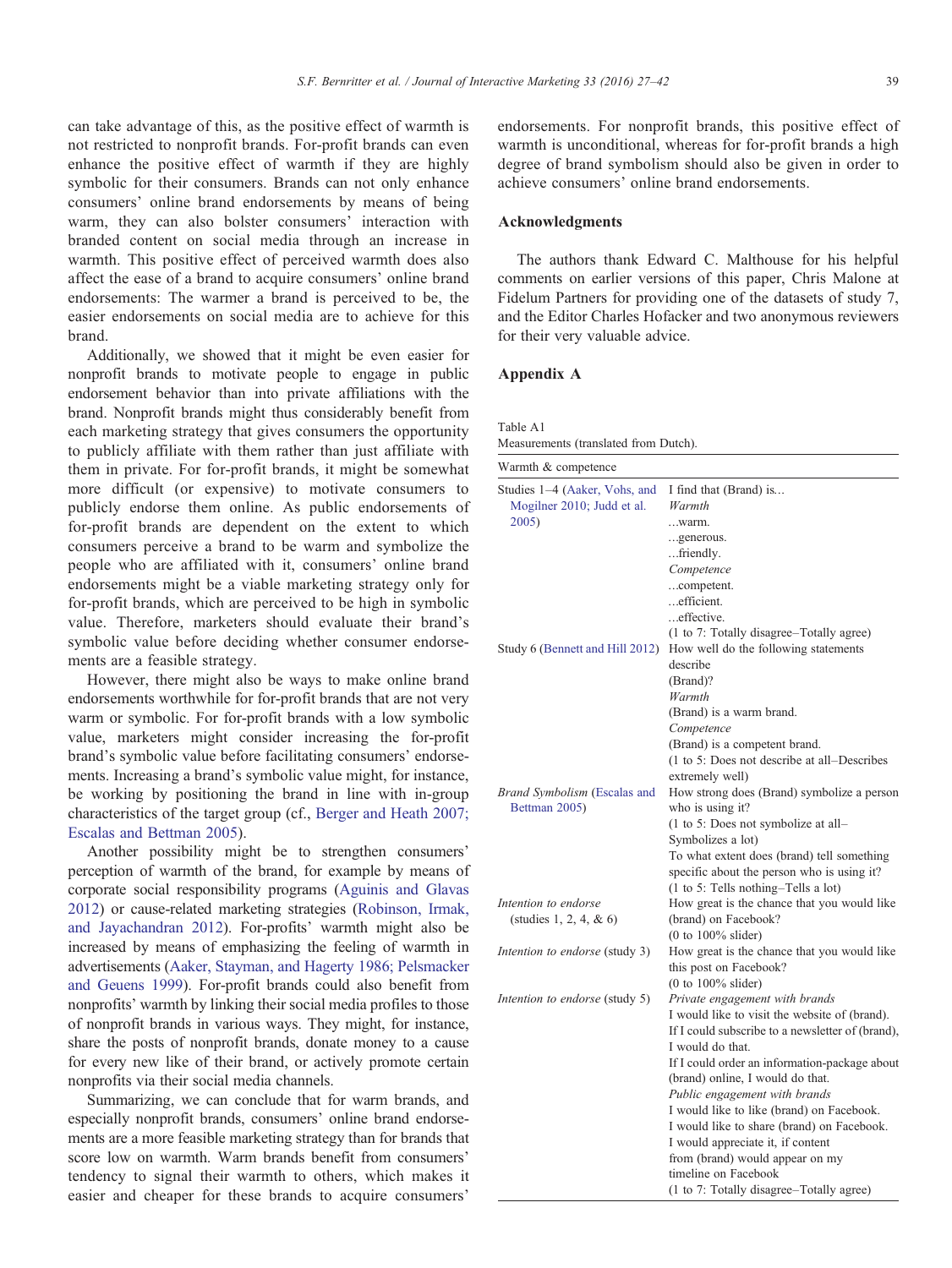#### <span id="page-14-0"></span>Appendix B

Table B1

Used brands, revenue, and amount of Facebook likes, study 7.

| <b>Brand</b>                  | Revenue        | # of likes (Mar. 2015) |
|-------------------------------|----------------|------------------------|
| Albert Heijn                  | \$10,393.62 M  | 284.54 K               |
| Apple                         | \$173,760.00 M | 26,534.69 K            |
| Boys & Girls Clubs of America | \$1,690.00 M   | 146.84 K               |
| <b>BP</b>                     | \$379,200.00 M | 163.01 K               |
| Campbell                      | \$8,260.00 M   | 245.69 K               |
| Cartier                       | \$6,500.00 M   | 3,446.04 K             |
| citibank                      | \$94,060.00 M  | 1,073.59 K             |
| <b>CliniClowns</b>            | \$15.45 M      | 44.70 K                |
| CocaCola                      | \$46,250.00 M  | 93,221.70 K            |
| Dierenbescherming             | \$45.00 M      | 74.16 K                |
| Disabled American Veterans    | \$125.00 M     | 3.15 K                 |
| Doctors Without Borders       | \$191.00 M     | 836.41 K               |
| Douwe Egberts                 | \$3,172.79 M   | 349.55 K               |
| Dutch Heart Foundation        | \$48.14 M      | 26.86 K                |
| ExxonMobil                    | \$393,970.00 M | 41.54 K                |
| Ford                          | \$146,920.00 M | 3,016.66 K             |
| Gucci                         | \$4,700.00 M   | 15,293.31 K            |
| Habitat for Humanity          | \$1,670.00 M   | 374.92 K               |
| Hershey's                     | \$7,150.00 M   | 6,769.93 K             |
| Humane Society                | \$155.00 M     | 436.86 K               |
| Johnson & Johnson             | \$71,260.00 M  | 663.00 K               |
| KiKa (Children Cancer Free)   | \$21.55 M      | 24.62 K                |
| <b>KWF</b>                    | \$162.05 M     | 51.49 K                |
| Marlboro                      | \$23,200.00 M  | 461.15 K               |
| Mercedes Benz                 | \$98,000.00 M  | 17,970.65 K            |
| Microsoft                     | \$83,260.00 M  | 6,281.56 K             |
| Nivea                         | \$8,150.00 M   | 16,202.67 K            |
| Philips                       | \$30,970.00 M  | 6,048.20 K             |
| Rabobank                      | \$32,521.34 M  | 193.32 K               |
| Red Cross                     | \$3,500.00 M   | 2,260.10 K             |
| Rolex                         | \$4,700.00 M   | 4,107.37 K             |
| Rolls Royce                   | \$24,250.00 M  | 3,755.53 K             |
| Ronald McDonald Kinderfonds   | \$139.48 M     | 718.06 K               |
| <b>Salvation Army</b>         | \$4,320.00 M   | 220.53 K               |
| Stichting de Opkikker         | \$2.76 M       | 15.52 K                |

#### References

- Aaker, David A., Douglas M. Stayman, and Michael R. Hagerty (1986), "Warmth in Advertising: Measurement, Impact, and Sequence Effects," Journal of Consumer Research, 12, 4, 365–81, http://dx.doi.org/:[10.2307/](http://dx.doi.org/10.2307/254299) [254299](http://dx.doi.org/10.2307/254299).
- Aaker, Jennifer L. (1999), "[The Malleable Self: The Role of Self-expression in](http://refhub.elsevier.com/S1094-9968(15)00050-X/rf0010) Persuasion," [Journal of Marketing Research](http://refhub.elsevier.com/S1094-9968(15)00050-X/rf0010), 36, 1, 45–57.
	- -, Kathleen D. Vohs, and Cassie Mogilner (2010), "Nonprofits Are Seen as Warm and For‐profits as Competent: Firm Stereotypes Matter," Journal of Consumer Research, 37, 2, 224–37, http://dx.doi.org/:[10.1086/651566.](http://dx.doi.org/10.1086/651566)
	- ———, Emily N. Garbinsky, and Kathleen D. Vohs (2012), "Cultivating Admiration in Brands: Warmth, Competence, and Landing in the 'Golden Quadrant'," Journal of Consumer Psychology, 22, 2, 191–4, http:// dx.doi.org/:[10.1016/j.jcps.2011.11.012](http://dx.doi.org/10.1016/j.jcps.2011.11.012).
- Aggarwal, Pankaj and Ann L. McGill (2007), "Is That Car Smiling at Me? Schema Congruity as a Basis for Evaluating Anthropomorphized Products," Journal of Consumer Research, 34, 4, 468–79, http://dx.doi.org/:[10.1086/](http://dx.doi.org/10.1086/518544) [518544](http://dx.doi.org/10.1086/518544).
- Aguinis, Herman and Ante Glavas (2012), "What We Know and Don't Know About Corporate Social Responsibility: A Review and Research Agenda,"

Journal of Management, 38, 4, 932–68, http://dx.doi.org/[:10.1177/](http://dx.doi.org/10.1177/0149206311436079) [0149206311436079.](http://dx.doi.org/10.1177/0149206311436079)

- Ahn, Sun Joo and Jeremy N. Bailenson (2011), "Self-endorsing Versus Otherendorsing in Virtual Environments," Journal of Advertising, 40, 2, 93–106, http://dx.doi.org/[:10.2753/JOA0091-3367400207.](http://dx.doi.org/10.2753/JOA0091-3367400207)
- Arnould, Eric J. and Craig J. Thompson (2005), "Consumer Culture Theory (CCT): Twenty Years of Research," Journal of Consumer Research, 31, 4, 868–82, http://dx.doi.org/[:10.1086/426626](http://dx.doi.org/10.1086/426626).
- Bagozzi, Richard P. and Utpal M. Dholakia (2006), "Antecedents and Purchase Consequences of Customer Participation in Small Group Brand Communities," International Journal of Research in Marketing, 23, 1, 45–61, http://dx.doi.org/[:10.1016/j.ijresmar.2006.01.005.](http://dx.doi.org/10.1016/j.ijresmar.2006.01.005)
- Bazarova, Natalya N. and Yoon Hyung Choi (2014), "Self-disclosure in Social Media: Extending the Functional Approach to Disclosure Motivations and Characteristics on Social Network Sites," Journal of Communication, 64, 4, 635–57, http://dx.doi.org/[:10.1111/jcom.12106.](http://dx.doi.org/10.1111/jcom.12106)
- Becker, Julia C. and Frank Asbrock (2012), "What Triggers Helping Versus Harming of Ambivalent Groups? Effects of the Relative Salience of Warmth Versus Competence," Journal of Experimental Social Psychology, 48, 1, 19–27, http://dx.doi.org/:[10.1016/j.jesp.2011.06.015](http://dx.doi.org/10.1016/j.jesp.2011.06.015).
- Belk, Russell W. (1988), "[Possessions and the Extended Self,](http://refhub.elsevier.com/S1094-9968(15)00050-X/rf0060)" Journal of [Consumer Research](http://refhub.elsevier.com/S1094-9968(15)00050-X/rf0060), 15, 2, 139–68.
- (2013), "Extended Self in a Digital World," Journal of Consumer Research, 40, 3, 477–500, http://dx.doi.org/[:10.1086/671052](http://dx.doi.org/10.1086/671052).
- Bennett, Aronté Marie and Ronald Paul Hill (2012), "The Universality of Warmth and Competence: A Response to Brands as Intentional Agents," Journal of Consumer Psychology, 22, 2, 199–204, http://dx.doi.org/ :[10.1016/j.jcps.2011.10.005](http://dx.doi.org/10.1016/j.jcps.2011.10.005).
- Berger, Jonah and Chip Heath (2007), "Where Consumers Diverge from Others: Identity Signaling and Product Domains," Journal of Consumer Research, 34, 2, 121–34, http://dx.doi.org/:[10.1086/519142](http://dx.doi.org/10.1086/519142).
- Bickart, Barbara and Robert M. Schindler (2001), "Internet Forums as Influential Sources of Consumer Information," Journal of Interactive Marketing, 15, 3, 31–40, http://dx.doi.org/[:10.1002/dir.1014.](http://dx.doi.org/10.1002/dir.1014)
- boyd, Danah M. and Nicole B. Ellison (2007), "Social Network Sites: Definition, History, and Scholarship," Journal of Computer-Mediated Communication, 13, 1, 210–30, http://dx.doi.org/[:10.1111/j.1083-6101.2007.00393.x.](http://dx.doi.org/10.1111/j.1083-6101.2007.00393.x)
- BrandAsset Consult (2013), "Dutch Strongest Brands," [http://www.](http://www.rankingthebrands.com/The-Brand-Rankings.aspx?rankingID=151&nav=category) [rankingthebrands.com/The-Brand-Rankings.](http://www.rankingthebrands.com/The-Brand-Rankings.aspx?rankingID=151&nav=category) [aspx?rankingID=151&nav=category](http://www.rankingthebrands.com/The-Brand-Rankings.aspx?rankingID=151&nav=category).
- Brown, Jo, Amanda J. Broderick, and Nick Lee (2007), "Word of Mouth Communication within Online Communities: Conceptualizing the Online Social Network," Journal of Interactive Marketing, 21, 3, 2–20, http:// dx.doi.org/[:10.1002/dir.20082](http://dx.doi.org/10.1002/dir.20082).
- Calder, Bobby J., Edward C. Malthouse, and Ute Schaedel (2009), "An Experimental Study of the Relationship between Online Engagement and Advertising Effectiveness," Journal of Interactive Marketing, 23, 4, 321–31, http://dx.doi.org/[:10.1016/j.intmar.2009.07.002](http://dx.doi.org/10.1016/j.intmar.2009.07.002).
- Campbell, Colin, Leyland F. Pitt, Michael Parent, and Pierre R. Berthon (2011), "[Understanding Consumer Conversations Around Ads in a Web 2.0](http://refhub.elsevier.com/S1094-9968(15)00050-X/rf0100) World," [Journal of Advertising](http://refhub.elsevier.com/S1094-9968(15)00050-X/rf0100), 40, 1, 87–102.
- Chernev, Alexander, Ryan Hamilton, and David Gal (2011), "Competing for Consumer Identity: Limits to Self-expression and the Perils of Lifestyle Branding," Journal of Marketing, 75, 3, 66–82, http://dx.doi.org/:[10.1509/](http://dx.doi.org/10.1509/jmkg.75.3.66) [jmkg.75.3.66.](http://dx.doi.org/10.1509/jmkg.75.3.66)
- Chu, Shu Chuan and Yoo Jung Kim (2011), "Determinants of Consumer Engagement in Electronic Word-of-Mouth (eWOM) in Social Networking Sites," International Journal of Advertising, 30, 1, 47, http://dx.doi.org/ :[10.2501/IJA-30-1-047-075](http://dx.doi.org/10.2501/IJA-30-1-047-075).
- Cuddy, Amy J.C., Susan T. Fiske, and Peter Glick (2008), "Warmth and Competence as Universal Dimensions of Social Perception: The Stereotype Content Model and the BIAS Map," Advances in Experimental Social Psychology, 40, 7, 61–150, http://dx.doi.org/:[10.1016/S0065-](http://dx.doi.org/10.1016/S0065-2601(07)00002-0) [2601\(07\)00002-0](http://dx.doi.org/10.1016/S0065-2601(07)00002-0).
- Peter Glick, and Anna Beninger (2011), "The Dynamics of Warmth and Competence Judgments, and Their Outcomes in Organizations," Research in Organizational Behavior, 31, 73–98, http://dx.doi.org/ :[10.1016/j.riob.2011.10.004](http://dx.doi.org/10.1016/j.riob.2011.10.004) (January).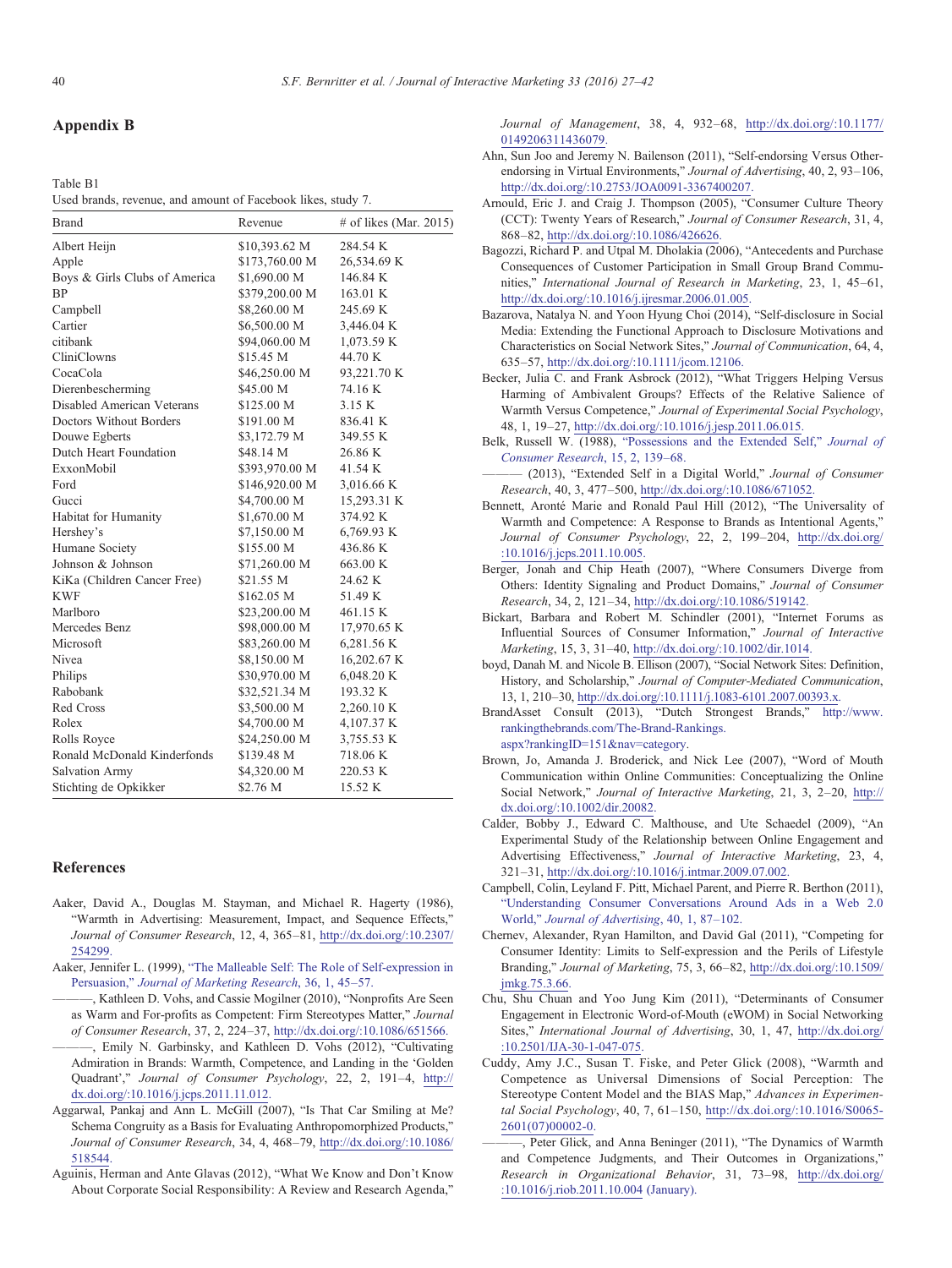- <span id="page-15-0"></span>De Vries, Lisette, Sonja Gensler, and Peter S.H. Leeflang (2012), "Popularity of Brand Posts on Brand Fan Pages: An Investigation of the Effects of Social Media Marketing," Journal of Interactive Marketing, 26, 2, 83–91, http:// dx.doi.org/[:10.1016/j.intmar.2012.01.003.](http://dx.doi.org/10.1016/j.intmar.2012.01.003)
- Delbaere, Marjorie, Edward F. McQuarrie, and Barbara J. Phillips (2011), "Personification in Advertising: Using a Visual Metaphor to Trigger Anthropomorphism," Journal of Advertising, 40, 1, 121–30, http:// dx.doi.org/[:10.2753/JOA0091-3367400108](http://dx.doi.org/10.2753/JOA0091-3367400108).
- Ellison, Nicole B., Charles Steinfield, and Cliff Lampe (2007), "The Benefits of Facebook 'Friends:' Social Capital and College Students' Use of Online Social Network Sites," Journal of Computer-Mediated Communication, 12, 4, 1143–68, http://dx.doi.org/[:10.1111/j.1083-6101.2007.00367.x.](http://dx.doi.org/10.1111/j.1083-6101.2007.00367.x)
- Epley, Nicholas, Adam Waytz, and John T. Cacioppo (2007), "On Seeing Human: A Three-factor Theory of Anthropomorphism," Psychological Review, 114, 4, 864–86, http://dx.doi.org/:[10.1037/0033-295X.114.4.864.](http://dx.doi.org/10.1037/0033-295X.114.4.864)
- $-$ , Scott Akalis, and John T. Cacioppo (2008), "When We Need A Human: Motivational Determinants of Anthropomorphism," Social Cognition, 26, 2, 143–55, http://dx.doi.org/:[10.1521/soco.2008.26.2.143.](http://dx.doi.org/10.1521/soco.2008.26.2.143)
- Escalas, Jennifer Edson and James R. Bettman (2005), "Self-construal, Reference Groups, and Brand Meaning," Journal of Consumer Research, 32, 3, 378–89, http://dx.doi.org/:[10.1086/497549](http://dx.doi.org/10.1086/497549).
- Ferraro, Rosellina, Amna Kirmani, and Ted Matherly (2013), "[Look at Me!](http://refhub.elsevier.com/S1094-9968(15)00050-X/rf0155) [Look at Me! Conspicuous Brand Usage, Self-brand Connection, and](http://refhub.elsevier.com/S1094-9968(15)00050-X/rf0155) Dilution," [Journal of Marketing Research](http://refhub.elsevier.com/S1094-9968(15)00050-X/rf0155), 50, 4, 477–88.
- Fiske, Susan T., Amy J.C. Cuddy, Peter Glick, and Jun Xu (2002), "A Model of (Often Mixed) Stereotype Content: Competence and Warmth Respectively Follow From Perceived Status and Competition," Journal of Personality and Social Psychology, 82, 6, 878–902, http://dx.doi.org/:[10.1037//0022-](http://dx.doi.org/10.1037//0022-3514.82.6.878) [3514.82.6.878](http://dx.doi.org/10.1037//0022-3514.82.6.878).
- $\overline{p_1, \overline{p_2, \ldots, p_n}}$  and  $\overline{p_2, \ldots, p_n}$  (2007), "Universal Dimensions of Social Cognition: Warmth and Competence," Trends in Cognitive Sciences, 11, 2, 77–83, http://dx.doi.org/:[10.1016/j.tics.2006.11.005.](http://dx.doi.org/10.1016/j.tics.2006.11.005)
- Fournier, Susan (1998), "Consumers and Their Brands: Developing Relationship Theory in Consumer Research," Journal of Consumer Research, 24, 4, 343–53, http://dx.doi.org/[:10.1086/209515.](http://dx.doi.org/10.1086/209515)
- Godes, David, Dina Mayzlin, Yubo Chen, Sanjiv Das, Chrysanthos Dellarocas, Bruce Pfeiffer, Barak Libai, Subrata Sen, Mengze Shi, and Peeter W.J. Verlegh (2005), "The Firm's Management of Social Interactions," Marketing Letters, 16, 3–4, 415–28, http://dx.doi.org/[:10.1007/s11002-005-5902-4](http://dx.doi.org/10.1007/s11002-005-5902-4).
- Griskevicius, Vladas, Joshua M. Tybur, and Bram Van den Bergh (2010), "Going Green to Be Seen: Status, Reputation, and Conspicuous Conservation," Journal of Personality and Social Psychology, 98, 3, 392–404, http:// dx.doi.org/[:10.1037/a0017346.](http://dx.doi.org/10.1037/a0017346)
- Hancock, Jeffrey T. and Philip J. Dunham (2001), "Impression Formation in Computer-mediated Communication Revisited: An Analysis of the Breadth and Intensity of Impressions," Communication Research, 28, 3, 325–47, http://dx.doi.org/[:10.1177/009365001028003004.](http://dx.doi.org/10.1177/009365001028003004)
- Hayes, Andrew F. (2013), [Introduction to Mediation, Moderation, and](http://refhub.elsevier.com/S1094-9968(15)00050-X/rf0415) [Conditional Process Analysis: A Regression-based Approach](http://refhub.elsevier.com/S1094-9968(15)00050-X/rf0415). New York, [NY: Guilford Press \(doi:978-1-60918-230-4\).](http://refhub.elsevier.com/S1094-9968(15)00050-X/rf0415)
- Hendrik Beerda Brand Consultancy (2013), "KWF Kankerbestrijding Is Het Sterkste Goede Doel van 2012," [http://www.hendrikbeerda.nl/brandalchemy](http://www.hendrikbeerda.nl/brandalchemy-model/goede-doelen)[model/goede-doelen](http://www.hendrikbeerda.nl/brandalchemy-model/goede-doelen).
- Hollenbeck, Candice R. and Andrew M. Kaikati (2012), "Consumers' Use of Brands to Reflect Their Actual and Ideal Selves on Facebook," International Journal of Research in Marketing, 29, 4, 395–405, http:// dx.doi.org/[:10.1016/j.ijresmar.2012.06.002.](http://dx.doi.org/10.1016/j.ijresmar.2012.06.002)
- Judd, Charles M., Laurie James-Hawkins, Vincent Yzerbyt, and Yoshihisa Kashima (2005), "Fundamental Dimensions of Social Judgment: Understanding the Relations Between Judgments of Competence and Warmth," Journal of Personality and Social Psychology, 89, 6, 899–913, http:// dx.doi.org/[:10.1037/0022-3514.89.6.899](http://dx.doi.org/10.1037/0022-3514.89.6.899).
- Kaikati, Andrew M. and Jack G. Kaikati (2004), "[Stealth Marketing: How to Reach](http://refhub.elsevier.com/S1094-9968(15)00050-X/rf0200) Consumers Surreptitiously," [California Management Review](http://refhub.elsevier.com/S1094-9968(15)00050-X/rf0200), 46, 4, 6–22.
- Kervyn, Nicolas, Susan T. Fiske, and Chris Malone (2012), "Brands as Intentional Agents Framework: How Perceived Intentions and Ability Can Map Brand Perception," Journal of Consumer Psychology, 22, 2, 166–76, http://dx.doi.org/[:10.1016/j.jcps.2011.09.006.](http://dx.doi.org/10.1016/j.jcps.2011.09.006)
- ———, Emily Chan, Chris Malone, Adam Korpusik, and Oscar Ybarra (2014), "Not All Disasters Are Equal in the Public's Eye: The Negativity Effect on Warmth in Brand Perception," Social Cognition, 32, 3, 256–75, http://dx.doi.org/[:10.1521/soco.2014.32.3.256](http://dx.doi.org/10.1521/soco.2014.32.3.256) (Guilford).
- Kleine, Robert E., Susan Schultz Kleine, and Jerome B. Kernan (1993), "Mundane Consumption and the Self: A Social Identity Perspective," Journal of Consumer Psychology, 2, 3, 209–35, http://dx.doi.org/:[10.1016/](http://dx.doi.org/10.1016/S1057-7408(08)80015-0) [S1057-7408\(08\)80015-0.](http://dx.doi.org/10.1016/S1057-7408(08)80015-0)
- Kristofferson, Kirk, Katherine White, and John Peloza (2014), "The Nature of Slacktivism: How the Social Observability of an Initial Act of Token Support Affects Subsequent Prosocial Action," Journal of Consumer Research, 40, 6, 1149–66, http://dx.doi.org/[:10.1086/674137](http://dx.doi.org/10.1086/674137).
- Labrecque, Lauren I. (2014), "Fostering Consumer–Brand Relationships in Social Media Environments: The Role of Parasocial Interaction," Journal of Interactive Marketing, 28, 2, 134–48, http://dx.doi.org/:[10.1016/](http://dx.doi.org/10.1016/j.intmar.2013.12.003) [j.intmar.2013.12.003.](http://dx.doi.org/10.1016/j.intmar.2013.12.003)
- Leary, Mark R. and Ashley Batts Allen (2011), "Self-presentational Persona: Simultaneous Management of Multiple Impressions," Journal of Personality and Social Psychology, 101, 5, 1033–49, http://dx.doi.org/:[10.1037/](http://dx.doi.org/10.1037/a0023884) [a0023884.](http://dx.doi.org/10.1037/a0023884)
- Libai, Barak, Ruth Bolton, Marnix S. Bügel, Ko de Ruyter, Oliver Götz, Hans Risselada, and Andrew T. Stephen (2010), "Customer to Customer Interactions: Broadening the Scope of Word of Mouth Research," Journal of Service Research, 13, 3, 267–82, http://dx.doi.org/[:10.1177/1094670510375600](http://dx.doi.org/10.1177/1094670510375600).
- Miller, Geoffrey F. (2000), [The Mating Mind: How Sexual Choice Shaped the](http://refhub.elsevier.com/S1094-9968(15)00050-X/rf0240) Evolution of Human Nature[. New York: Doubleday & Co.](http://refhub.elsevier.com/S1094-9968(15)00050-X/rf0240)
- Morandin, Gabriele, Richard P. Bagozzi, and Massimo Bergami (2013), "Brand Community Membership and the Construction of Meaning," Scandinavian Journal of Management, 29, 2, 173–83, http://dx.doi.org/:[10.1016/](http://dx.doi.org/10.1016/j.scaman.2013.03.003) [j.scaman.2013.03.003](http://dx.doi.org/10.1016/j.scaman.2013.03.003).
- Muñiz Jr., Albert M. and Hope Jensen Schau (2007), "Vigilante Marketing and Consumer-created Communications," Journal of Advertising, 36, 3, 35–50, http://dx.doi.org/[:10.2753/JOA0091-3367360303.](http://dx.doi.org/10.2753/JOA0091-3367360303)
- Muntinga, Daniel G., Marjolein Moorman, and Edith G. Smit (2011), "Introducing COBRAs: Exploring Motivations for Brand-related Social Media Use," International Journal of Advertising, 30, 1, 13–46, http:// dx.doi.org/[:10.2501/IJA-30-1-013-046.](http://dx.doi.org/10.2501/IJA-30-1-013-046)
- Naylor, Rebecca Walker, Cait Poynor Lamberton, and Patricia M. West (2012), "Beyond the 'Like' Button: The Impact of Mere Virtual Presence on Brand Evaluations and Purchase Intentions in Social Media Settings," Journal of Marketing, 76, 6, 105–20, http://dx.doi.org/:[10.1509/jm.11.0105.](http://dx.doi.org/10.1509/jm.11.0105)
- Oyserman, Daphna (2009), "Identity-based Motivation: Implications for Action-readiness, Procedural-readiness, and Consumer Behavior," Journal of Consumer Psychology, 19, 3, 250–60, http://dx.doi.org/:[10.1016/](http://dx.doi.org/10.1016/j.jcps.2009.05.008) [j.jcps.2009.05.008.](http://dx.doi.org/10.1016/j.jcps.2009.05.008)
- Pelsmacker, Patrick De and Maggie Geuens (1999), "The Advertising Effectiveness of Different Levels of Intensity of Humour and Warmth and the Moderating Role of Top of Mind Awareness and Degree of Product Use," Journal of Marketing Communications, 5, 3, 113–29, http:// dx.doi.org/[:10.1080/135272699345626.](http://dx.doi.org/10.1080/135272699345626)
- Puzakova, Marina, Hyokjin Kwak, and Joseph F. Rocereto (2013), "When Humanizing Brands Goes Wrong: The Detrimental Effect of Brand Anthropomorphization Amid Product Wrongdoings," Journal of Marketing, 77, 3, 81–100, http://dx.doi.org/:[10.1509/jm.11.0510.](http://dx.doi.org/10.1509/jm.11.0510)
- Rauschnabel, Philipp A. and Aaron C. Ahuvia (2014), "You're So Lovable: Anthropomorphism and Brand Love," Journal of Brand Management, 21, 5, 372–95, http://dx.doi.org/[:10.1057/bm.2014.14](http://dx.doi.org/10.1057/bm.2014.14).
- Reed, Americus, Mark R. Forehand, Stefano Puntoni, and Luk Warlop (2012), "Identity-based Consumer Behavior," International Journal of Research in Marketing, 29, 4, 310–21, http://dx.doi.org/:[10.1016/](http://dx.doi.org/10.1016/j.ijresmar.2012.08.002) [j.ijresmar.2012.08.002](http://dx.doi.org/10.1016/j.ijresmar.2012.08.002).
- Robinson, Stefanie Rosen, Caglar Irmak, and Satish Jayachandran (2012), "Choice of Cause in Cause-related Marketing," Journal of Marketing, 76, 4, 126–39, http://dx.doi.org/:[10.1509/jm.09.0589](http://dx.doi.org/10.1509/jm.09.0589) (American Marketing Association).
- Sherman, Aurora M., Jennifer E. Lansford, and Brenda L. Volling (2006), "Sibling Relationships and Best Friendships in Young Adulthood: Warmth, Conflict, and Well-being," Personal Relationships, 13, 2, 151–65, http:// dx.doi.org/[:10.1111/j.1475-6811.2006.00110.x](http://dx.doi.org/10.1111/j.1475-6811.2006.00110.x).